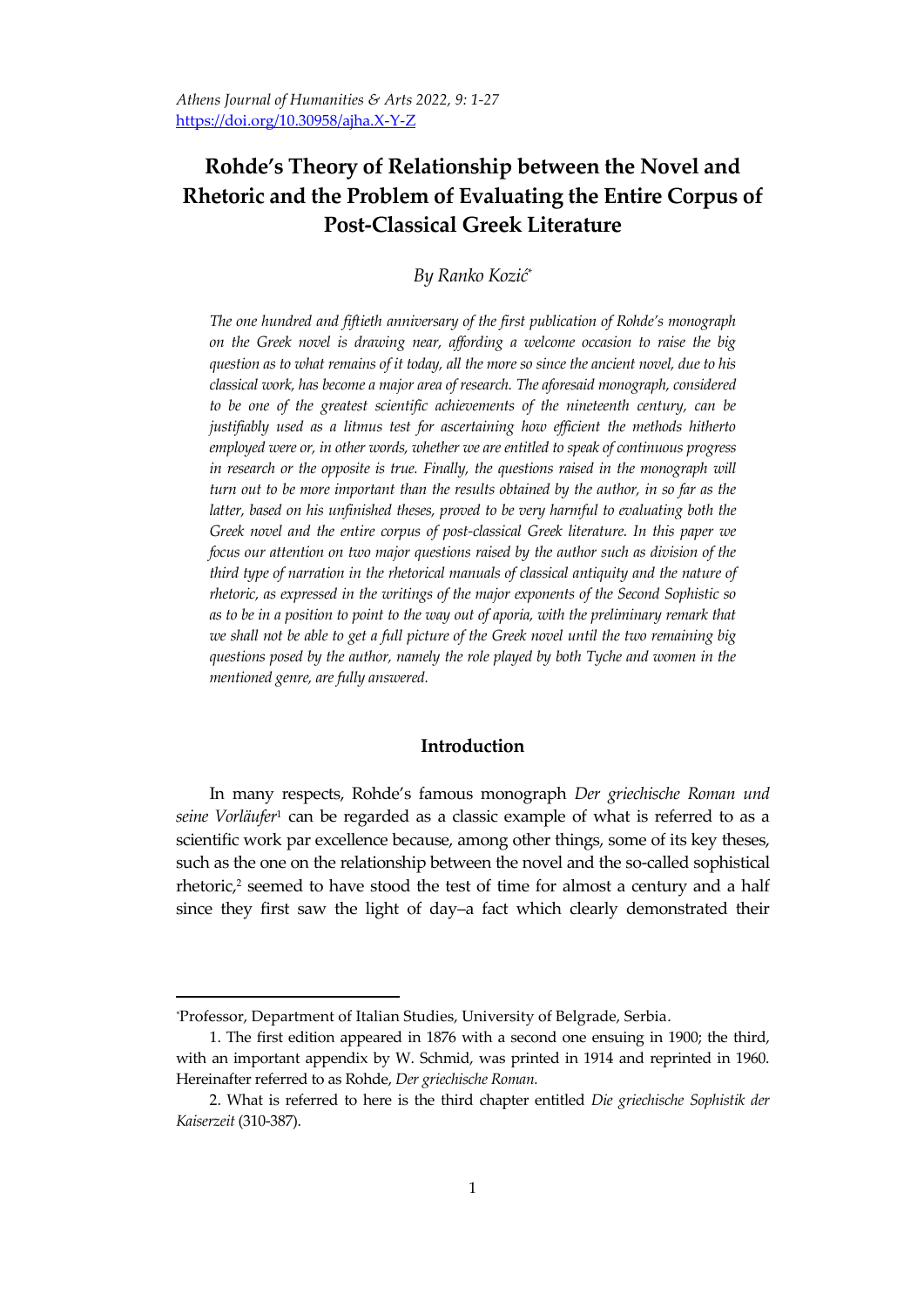1

relevance<sup>3</sup> for the present research. That's one of the reasons why in the eyes of many Rohde's theoretical construct assumed characteristics of a structure of colossal proportions, erected on solid foundations and built of earthquake resistant and explosion proof materials so as to be well-equipped to take the full brunt of shock waves<sup>4</sup> without suffering greater damage.

Two starting points of Rohde's theory, as reflected in his theses on both the division of narration ('statement of facts') in the grammatical and rhetorical manuals and the stylistic tendencies expressing themselves in the period of the Second Sophistic (quite rightly deemed crucial for our understanding of the Greek novel), might justifiably be regarded as a kind of fuse added in the foundations and walls of his theoretical construct.

While confronted with Rohde's comprehensive approach to the phenomenon, as testified by his evident effort to supplement the already wide range of primary sources with complementary material borrowed from the field of archeology, ethnology, history of art and painting, we cannot shake off the feeling that he carried out a detailed and thorough analysis of the phenomenon which, for precisely this reason, assumed characteristics of the mentioned monumental edifice with its huge, imposing blocks, seemingly in perfect harmony with each other.

The problem arose when small, "despised" details with the destructive power of dynamite came into play, as a result of which Rohde's theoretical construct, no matter how reliable its starting points were, was levelled to the ground, with only one of its cornerstones having, <sup>5</sup> as commonly accepted, remained in place as something to be reckoned with in future research. Before giving our due consideration to the mentioned cornerstone, we shall, because of the complexity inherently present in the methodological approach to the phenomenon, first concentrate on the detail due to which Rohde's attempt to shed light on *drama* and *plasma* as a genre-designation<sup>6</sup> of the Greek novel by using evidence found in

<sup>3.</sup> Rohde's theory of relationship between the novel and rhetoric was regarded by none other than Eduard Norden, *Die antike Kunstprosa, von VI. Jahrhundert v. Chr. bis in die Zeit der Renaissance* (Stuttgart und Leipzig: Teubner,19153), 275 as almost flawless: "Ich brauche darauf (sc. das Inhaltliche der Deklamationen) nicht näher einzugehen, da alle in Betracht kommenden Einzelheiten besonders von Rohde mit solcher Meisterschaft dargestellt und zu einem großen Bilde zusammengefaßt sind, daß ich nichts hinzufügen habe."

<sup>4.</sup> Metaphor borrowed from Giuseppe Giangrande, "On the Origins of the Greek Romance: The Birth of a Literary Form," *Eranos* 60 (1962), 132.

<sup>5.</sup> That was not, as asserted by Giangrande in his excellent study "On the Origins of the Greek Romance", 125, Alexandrian love elegy.

<sup>6.</sup> Appearing for the first time in the mid Byzantine period (9th century) or, to be more precise, in Photius' *Bibliotheca*, only to reappear for the second and the last time three centuries later in Makrembolites' novel *Hysmine and Hysminias*, a genre-designation that was otherwise equated with the so-called fictional, or rather realistic narrative in all the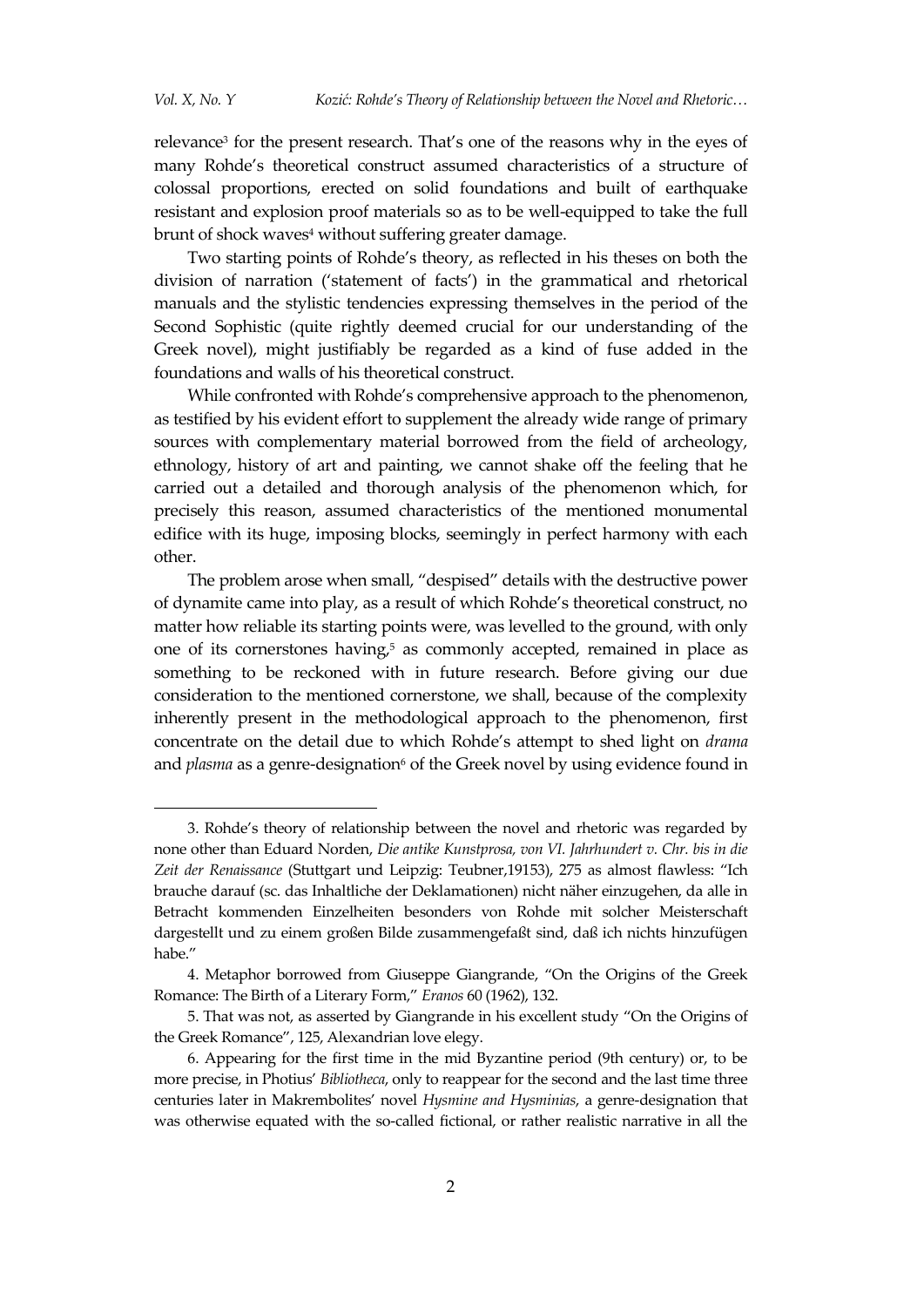the ancient theory of narration and, above all, in the definition of its third type in Cicero<sup>7</sup> and the author of *Rhetorica ad Herennium*<sup>8</sup> was doomed to end in failure.

From a technical point of view Rohde got into trouble by losing sight of the key fact that strong evidence concerning both the origins and poetics of the Greek novel could be found in the complicated division of the third type of narrative as expressed in the works of the mentioned Latin authors, only if all instances of the use of *drama* and *plasma* in the Greek novel as well as in the writings of the exponents of the Second Sophistic<sup>9</sup> were subjected to some kind of hermeneutical analysis. Some of the essential meanings of the above-mentioned genredesignations, such as *subject-matter of myth*, *symbol*, *aetion*, *aenigma*, *concept* (*concetto*), *metamorphic states of mind and body*, *every type of reversal*, especially that characterized by a *happy ending* could have been deciphered only in this way and thus enable us to draw the conclusion that no fewer than three types of subdivision, otherwise based on the criteria of  $(1)$  veracity of what is narrated,<sup>10</sup>

technical manuals of late antiquity. On other terms such as dramatikÒn (*dramatikón*), sÚntagma dramatikÒn (*sýntagma dramatikón*), ™rwtikîn dram£twn Øpoqšseij (*erotikôn dramáton hypóthesis*) used by Photius as the genre terms see Erwin Rohde, *Der griechische Roman*, 376, n. 1 and Carl Werner Müller, "Chariton von Aphrodisias und die Theorie des Romans in der Antike," *Antike und Abendland* 22 (1976): 115-136.

7. Cicero, *On Invention*, 1, 27. It should be noted that the third type of narrative was conceived as a convenient practice, or rather exercise for handling the other two types, such as (1) setting forth the facts before a law court and (2) the so-called incidental narrative in a trial, more advantageously in actual causes.

8. Anonymus, *Rhetorica ad Herennium* (Cambridge Massachusetts: Harvard University Press, 1976), 1, 12.

9. See Ranko Kozić, "Dr©ma, pl£sma e màqoj nei romanzi di Achille Tazio e del Macrembolita e i fondamenti filosofici del genere," *Classica et Christiana* 11 (2016): 123-178, and Kozić, "Die Gattungsbezeichnung 'drama' und der Symbolismus in Makrembolites' Roman," *Classica et Christiana* 13 (2018): 63-148. If our name appears more often here, this is because our attention was focused on certain aspects of literary works, overlooked in previous research on the subject.

10. Karl Barwick, "Die Gliederung der Narratio in der rhetorischen Theorie und ihre Bedeutung für die Geschichte des antiken Romans," *Hermes* 63 (1928): 282 noticed two of them, namely subdivisions based on criteria of veracity of what is narrated [(1) *fabula* = màqoj (narrative neither true nor probable)*,* (2) *historia* = ƒstor…a (an account of exploits actually performed) and (3) *argumentum* = dramatikÒn or plasmatikÒn (an account of imaginary exploits, which yet could have occurred)] and narrating person (*genus in personis positum* = kat¦ prÒswpa), whereas the remaining subdivision, i.e. third one, based on the criterion of ending such as a happy outcome (*iucundo exitu rerum*), was detected by Kozić, "Dr©ma, pl£sma e màqoj nei romanzi di Achille Tazio e del Macrembolita e i fondamenti filosofici del genere," 2016, 123-178, namely a subdivision in which the key elements of both the plot and poetics of the Greek novel, such as never-ending reversals of fortune (*fortunae commutatione*) as well as metamorphic states of mind and body such as austerity and gentleness, hope and fear (*festiuitas … confecta ex animorum dissimilitudine, grauitate lenitate, spe metu*), also found their reflection. Failing to observe this third type of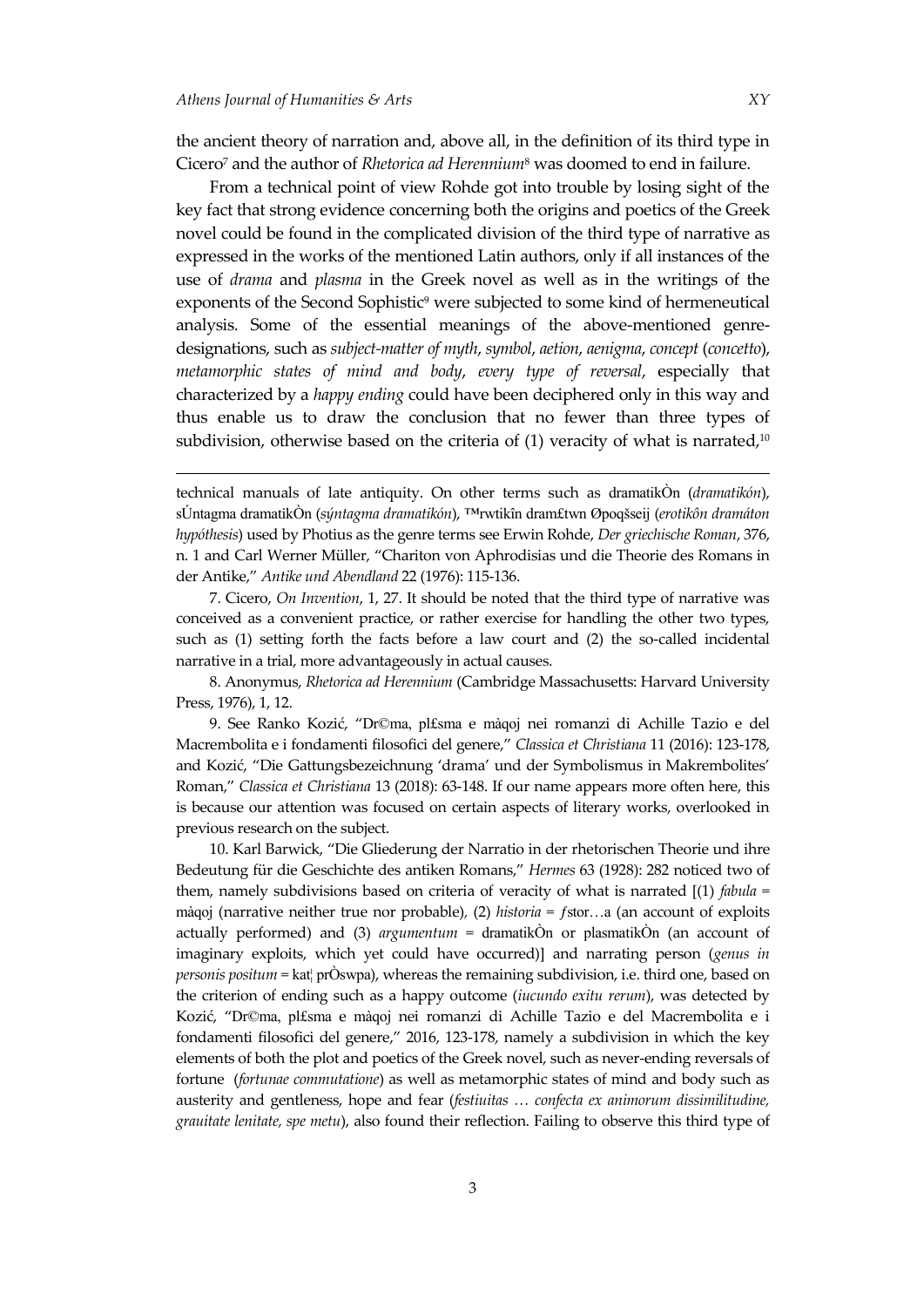-

(2) narrating person<sup>11</sup> and (3) the nature of the ending, were completely fused to each other in the complicated division of the third type of narration, or rather narrative in the above-mentioned Latin authors–something that sheds light on the phenomenon of a happy ending in the plot of the Greek novel, a phenomenon that was regarded by Rohde as some kind of brutal, unpoetic element, $12$  due to which the Greek novel, it seemed to him, deserves to be placed at the lowest level on the scale of values, even beneath naive and puerile fairy tales.<sup>13</sup> This can be explained by the fact that he did not have the slightest idea of how this type of a happy ending might also be deeply founded on Plato's concept of happiness understood as eÙdaimon…a (*eudaimonía*)*,* <sup>14</sup> as expressed at the very end of the myth of the winged chariot in the *Phaedrus*, <sup>15</sup> with polar opposite feelings such as man…a (sc. erotic *manía*) and swfrosÚnh (*sophrosýne - continence*) continuously

subdivision was the reason behind the decision taken by almost all scholars to return to Rohde's unfinished theses, which in turn led to a distancing from his right attitude towards the theory of narration found in the mentioned works of the two Latin authors and rightly regarded by him as a fundamental starting point in every attempt aimed at deciphering both the origins and poetics of the novel. The studies of the Greek novel thus ended up getting caught in a vicious circle, as implicitly acknowledged by both Barwick, "Die Gliederung der Narratio in der rhetorischen Theorie," 1928, 287 and Carl Werner Müller, "Chariton von Aphrodisias und die Theorie des Romans in der Antike," 1976, 116, who adopted Rohde's theses, highly disputable though they were, as the only way out of this impasse.

11. This type of subdivision (*genus in personis positum =* kat¦ prÒswpa) is also threefold depending on who narrates: the author himself (*genus enarratiuum*), or characters acting on the stage (*genus imitatiuum*) or both the author and the characters (*genus commune*), and as such essentially based on Plato's subdivision of poetry in the *Republic* (329c).

12. *Der griechische Roman*, 307: "… schwächere Dichter tuen vielleicht ganz recht, wenn sie, der oben erwähnten Brutalität ausweichend, ihre Dichtungen nach dem Prinzip der sog. poetischen Gerechtigkeit anlegen, welche nichts anderes ist als eine Sanktionierung jenes Glaubens an die kausale Verknüpfung zweier so völlig geschiedener Dinge, wie sittliche Güte und irdisches Glück sind".

13. Ibid.: "In voller Unschuld lebt dieses höchst unwirkliche Prinzip freilich nur im Märchen, welchem (ganz im Unterschied vom Mythus) dieser kindliche Optimismus wesentlich und überall eigen ist".

14. Cf. Friedemann Buddensieck, "Eudaimonie/Glückseligkeit," in *Platon-Lexikon: Begriffswörterbuch zu Platon und der platonischen Tradition* (ed.) Christian Schäfer (Darmstadt: Wissenschaftliche Buchgesellschaft, 2007). With regard to the fact that we encounter emblematic concepts of Plato's philosophy widely applied in Makrembolites' novel in the form of barely visible symbols, we can, it seems, rightly assume that the third subtype of division within the third type of narration is, like the other two, also of Platonic origin. However, in Augusto Rostagni's famous study, *Aristotele e l'aristotelismo nella storia dell'estetica antica: origini, significato e svolgimento della* Poetica (Torino: Bottega d'Erasmo, 1955), 223 the mentioned subtype of division was, despite all this, closely associated with Theophrastus and the Peripatetic tradition.

15. Plato, *Phaedrus,* 255e.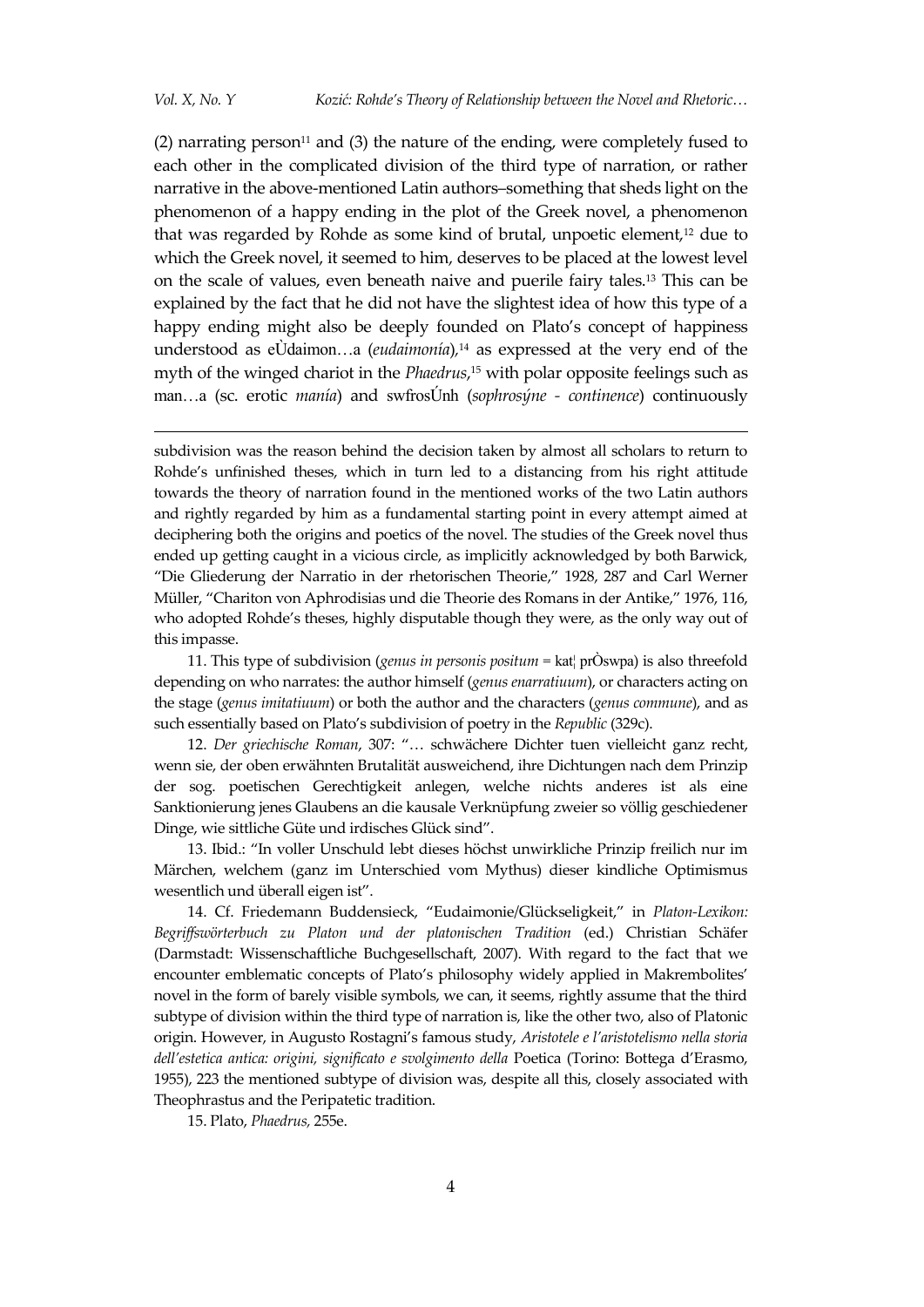alternating and complementing each other in the soul of the lover and his beloved16–something that in the mentioned context was regarded as a guarantee of their happy and blissful life in this world, and, on a purely methodological level, had its tangible parallel with man…a (*manía*) and lÒgoj (*lógos*) woven into one harmonious and indivisible whole in Plato's own oeuvre.<sup>17</sup>

Only in this way, i.e., on condition that the above-mentioned requirements were fulfilled and the Platonic origin of the subdivisions of the third type of narration noticed, can we fully understand quite an uncommon and at first sight somewhat strange definition of what is called dramatikÒn (*dramatikón = argumentum*) in 11th century Byzantine rhetoric or, to be more precise, in Doxapatres' *Homeliae in Aphthonium*, <sup>18</sup> where the above-mentioned type of narrative is characterized as an adaptation of the subject-matter of poetry aimed at meeting the needs of prose composition in the schools of rhetoric. This was, as will be seen shortly, the definition that, contrary to all expectations, led us without, so to speak, any margin of error to unravelling the riddle called the origins of the Greek novel and its poetics, only on condition that light has previously been shed on the relationship between the *subject-matter of poetry*, or rather *myth* and Plato's style and method.

Thus, all the prerequisites were fulfilled for focusing our attention on the only cornerstone of Rohde's monumental edifice seemingly spared from the blast and still believed to be worth preserving. What we are referring to are his theses on the relationship between the novel and sophistical rhetoric which many thought were, as an obvious result, protected from all types of shockwave in the future; until, that is, another small, "despised" detail of enormous destructive potential found in Lucian's implicit poetics came into play.

<sup>16.</sup> The plot of the Greek novel could rightly be regarded as a specific "palingenesis" of the old Platonic myth of the winged chariot, simply due to the fact that the roles assigned to the protagonists of the Greek novel are reminiscent of those played by the dark and white horse in the mentioned famous myth.

<sup>17.</sup> See Giovanni Reale, *Platone, Fedro: introduzione, traduzione, note e apparati* (Milano: Bompiani, 2000), 231, n. 132.

<sup>18.</sup> In Christianus Walz, *Rhetores Graeci* (Tübingen: J. G. Cottae, 1834), vol. 2, 201, 10: ...  $\bar{e}$  to $\bar{e}$  poihtiko $\bar{e}$  im $\dot{O}$ zonta m£lista dr£masi. What is noteworthy is that in Doxapatres'definition *dramatikon* has essentially the same meaning as *argumentum* in Roman rhetoric, namely *subject-matter of poetry*, which was, unfortunately, largely ignored in previous research on the subject. See Charlton Lewis-Charles Short, *A Latin Dictionary*  (Oxford: Clarendon Press), s.v. *argumentum* as well as *Thesaurus Linguae Latinae* s.v. *argumentum*: *materia poetarum aliorumque qui fabulas fingunt ... materia comoediarum et tragoediarum.*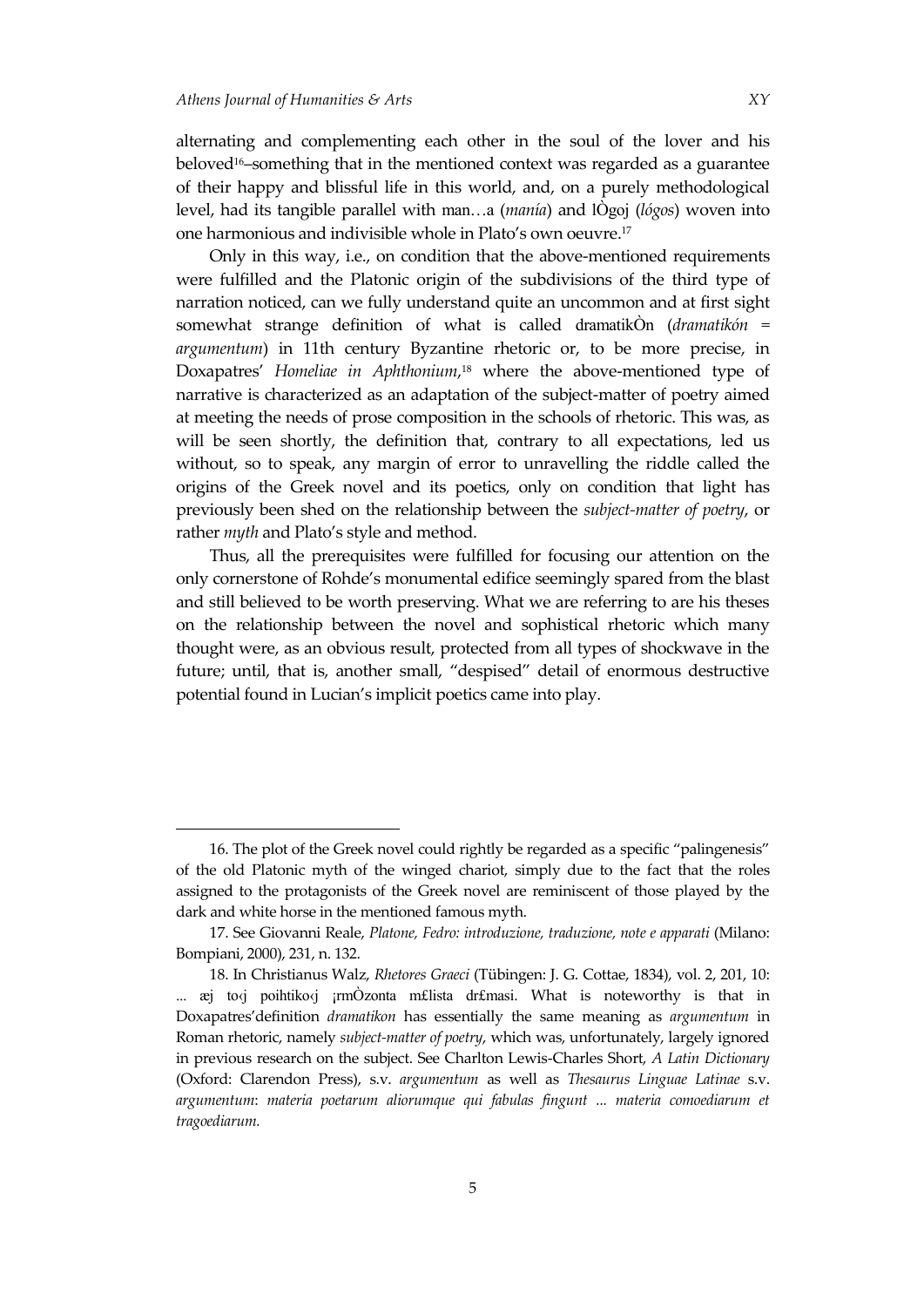# **Lucian's Self-Interpretation as the Implicit Poetics of all Authors of the Second Sophistic**

Contrary to all expectations, the sudden appearance of the *subject-matter of poetry* in Doxapatres' definition of *dramatikon* had a higher purpose exceeding by far the one usually associated with the expressiveness of a poetic word,<sup>19</sup> as can be inferred indirectly from Lucian's three canons of both distinguished authors and exemplary works of art appearing in his dialogues the *Dance* (*De saltatione*), 20 *Lexiphanes*<sup>21</sup> and *Essays in Portraiture* (*Imagines*), <sup>22</sup> which could rightly be regarded as the three instances of self-interpretation to be applied to all the other major exponents of the Second Sophistic as well. <sup>23</sup> We can fully grasp the meaning of the expression *subject-matter of poetry* in Doxapatres' definition only after having ascertained whether there are constants in the mentioned canons. And the results are the following: Homer and Hesiod referred to as the best poets,<sup>24</sup> tragedy and comedy<sup>25</sup> (as far as the latter is concerned Lucian seems to have had in mind that of Aristophanes), Plato and Socrates as the protagonist of his dialogues. Thus, Plato's name appears in a very indicative context, where a close relationship has been established between his work and that of the authors interested in the subject-matter of poetry or, in other words, *myth.* This can be explained by his apparent aspiration to visualize mythical patterns when his concept essentially determined by *logos* cannot be developed any further, and this very conceptualization

<sup>19.</sup> Cf. Lucian, *Charon or the Inspectors* (*Contemplantes*), 7 where Homer's poetic word is represented as being even capable of provoking storms on the peaceful waters of the river of the dead as soon as it is uttered by the author on the boat of Charon.

<sup>20.</sup> *Dance*, 60*-*61, where Homer and Hesiod along with the best poets, especially those characterized as tragic, are referred to as canonical. The lack of mention of Plato's name in Lucian's writing can be explained by the fact that it is essentially based on the doctrine of the parts of soul as expressed in the fourth book of the *Republic*, 439d – 440e and explicitly mentioned by the author himself (70).

<sup>21.</sup> 22.

<sup>22.</sup> *Essays in Portraiture*, 6, 7, 8 and 17.

<sup>23.</sup> Unlike the mentioned exponents of the Second Sophistic who desperately tried to disguise key elements of their poetics, Lucian made them publicly known in the canons referred to above, which is why he was not even mentioned in Philostratus' register of the sophists. This explains in the best way possible why his writings are of inestimable value for our understanding of the new sophistic.

<sup>24.</sup> It is noteworthy to point out that, in contrast to the canons we encounter in the *Dance* and *Essays in Portraiture,* Homer and Hesiod were not explicitly mentioned as such in the one appearing in *Lexiphanes.*

<sup>25.</sup> It is worthy of note that there is no mention of comedy in the canon appearing in the *Dance*, which can be explained by the fact that what was termed *tragodia* included, implicitly, comedy, all the more so since the latter was Lucian's favourite genre, otherwise characterized as "attractive, lovely comedy" in his canon in *Lexiphanes*.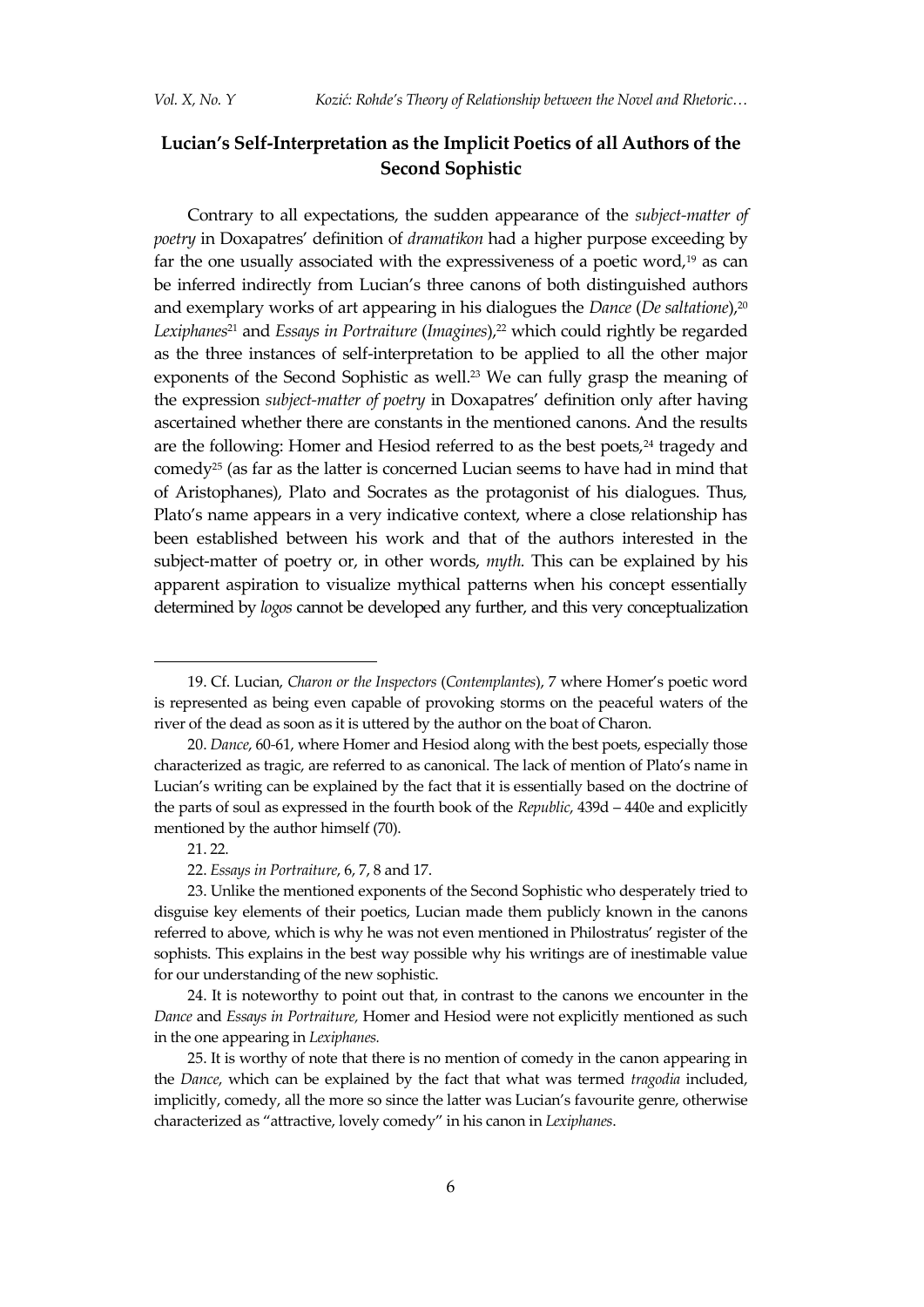of the mythical imagery<sup>26</sup> helps us understand why Socrates, along with Homer and Hesiod, was represented as an exemplary painter in the canon of fine and plastic arts in *Imagines,*<sup>27</sup> and why so large a space in the text of the Greek novel was reserved for the descriptions of paintings and sculptures having, as will be seen later, a profound philosophical dimension.

A very close relationship has thus been established between mythical, or rather poetic image, and pictorial (sculptural) concept on one side and Platonic idea on the other, as testified by an illustrative example from Lucian's abovementioned work, in which painting with words the portrait of Panthia*–*a woman of divine beauty and on top of that inspired by men's aristocratic ideal of kalok¢gaq…a (*kalokagathía*)*–*was deliberately chosen to visualize, as far as the needs of rhetorical instruction are concerned, the two basic principles of the new rhetoric given in bare outline in the *Phaedrus*, <sup>28</sup> such as the analytical partition of a phenomenon (diairšseij – *diaireseis*) and synoptic reduction of the partitioned to a single idea (sunagwga… – *synagogaí*), with both of them being slightly modified and disguised as parade…gmata (*paradeígmata*) and ¢rcštupa (*archétypa***)** in his dialogue<sup>29</sup> closely associated with *Imagines*– something that points to the fact that the relationship between archetype, Platonic idea and poetic image has become ever more evident in the early period of the Second Sophistic.<sup>30</sup>

This has brought us one big step closer to our goal of understanding the true nature of the Second Sophistic in so far as the description of painting the portrait of Panthia enabled us to see clearly what the use of the above-mentioned principles (*diairéseis* and *synagogaí*) in the schools of rhetoric looked like. What is referred to here is the method that could best be characterized as *assembling* or, in other words, *montage*, which makes it more difficult even for a scholar to understand the deeper and true meaning of things simply due to the fact that nowadays *montage* itself is largely identified with a wide range of purely technical and

<sup>26.</sup> It should be pointed out that giving Thucydides the status of canonical author in *Lexiphanes* (22) can be interpreted in the same way, since his conceptual elaboration of real, historical events may be regarded as a kind of complement to Plato's method applied to the polar opposite subject-matter, such as myth. We can rightly assume that, as far as literary canons are concerned, Lucian passed over in silence Herodotus' work which seemed to be of greater importance than that of Thucydides to the men of letters in their attempt to work out literary material, as can be inferred from his writings *Herodotus or Aëtion* and *On the Syrian Goddess* (*De Syria dea*), the latter of which stands out from the former for a noble attempt at imitating the celebrated historian's style. Truth be told, there is yet another exception in so far as we encounter rhetoricians presented as canonical authors in *Lexiphanes* (22).

<sup>27.</sup> *Essays in Portraiture,* 17: "We shall require many models … and one, like herself (sc. Panthia), Ionic, painted and wrought by Aeschines, the friend of Socrates, and by Socrates himself, of all craftsmen the truest copyists because they painted with love".

<sup>28.</sup> 266b.

<sup>29.</sup> *Essays in Portraiture Defended* (*Pro imaginibus*), 10.

<sup>30.</sup> Ibid., 15.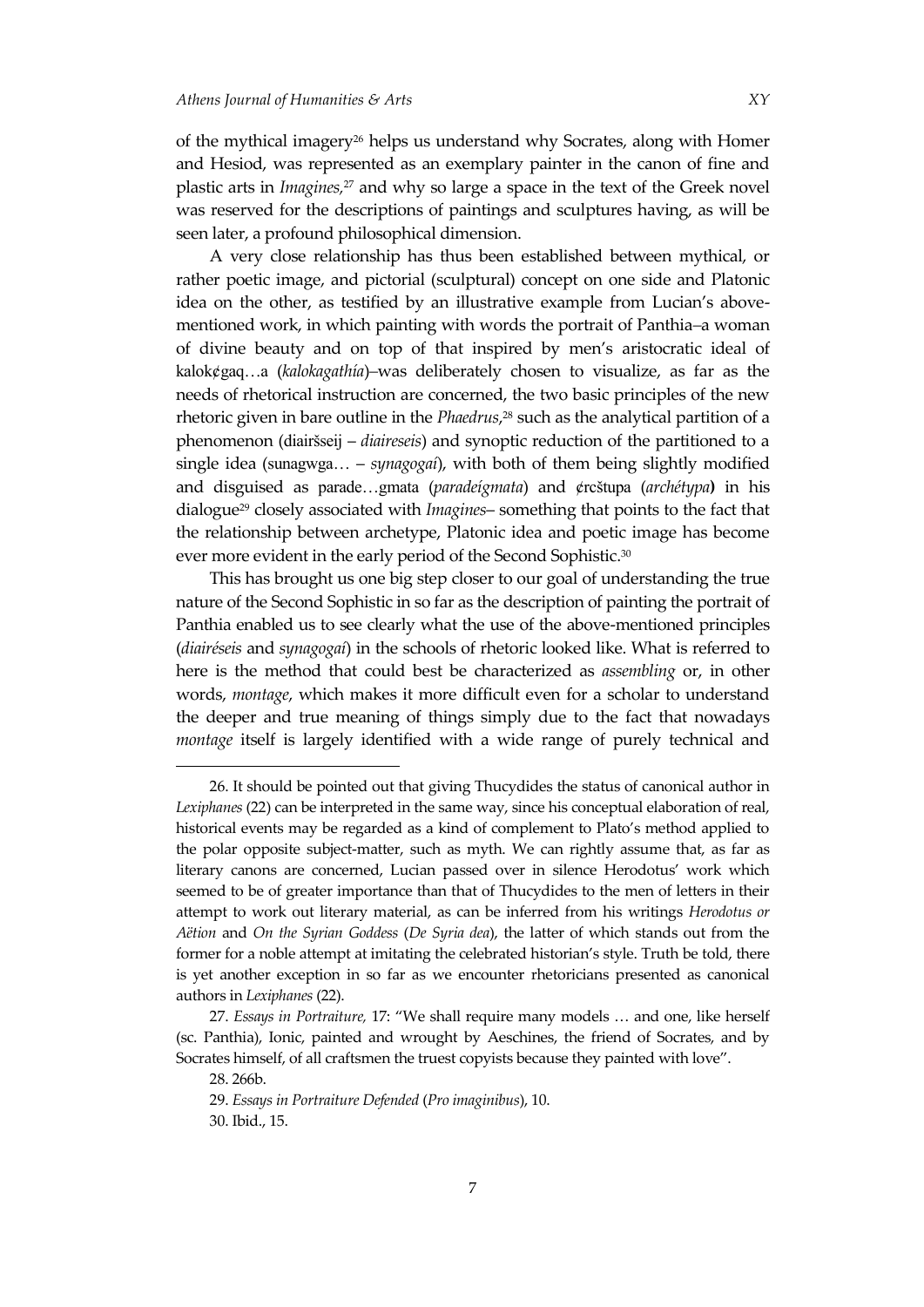mechanical skills all too craftsmanslike in nature. The paradox, then, is that in Lucian's epoch, as opposed to now, the aforesaid method was under the influence of Plato's philosophy closely linked to achieving sublime, lofty objectives in the field of art and literature, as can be inferred from the fact that the author's painting with words, or rather *assembling* the portrait of Panthia was represented as if the greatest names of fine and plastic art shared the task of portraying with each other and consequently shaped that part of her figure in the elaboration of which they were thought to be peerless, $31$  as advocated by none other than Socrates in his conversations with both Parrhasius the painter $32$  and Cleito the sculptor<sup>33</sup> in Xenophon's *Memorabilia* which can rightly be regarded as the legend of Socrates launched almost immediately after his death with the aim of putting the key terms of his political testament in *Alcibiades*<sup>34</sup> into practice as far as the literary activity is concerned. It's a strange paradox that the products of this seemingly dead art sprung from *montage* are, far from being dead and lifeless, truly immortal, in so far as their life in eternity is guaranteed by nothing other than the method itself. In order to understand how it is possible that an eternal life pulsates at high pressure through something seemingly dead, light must previously be shed on the phenomenon of the old Socratic *plasma* and the symbolism closely connected with it, as reflected in both Lucian's and Philostratus' work.

<sup>31.</sup> Ibid, 6-7.

<sup>32.</sup> Xenophon, *Memorabilia*, 3, 10, 1-5.

<sup>33.</sup> Ibid, 3, 10, 6-15.

<sup>34. 123</sup>d-e. What we are referring to here are *sophía* and *epiméleia* (*wisdom* and *industry*) as concepts initially having political dimension and being later on, under the influence of Xenophon's *Memorabilia*, closely asscociated with the central principles of the new rhetoric in the *Phaedrus* (*diairéseis, synagogaí*, i.e. analytical partition of the phenomenon and the synoptic reduction of the partitioned to a single idea respectively)–something that, as will be seen later, gave occasion for promoting the *montage* as the most efficient method for increasing creativity in both literary writings and plastic arts. That the new rhetoric had carried off an overwhelming victory over the rhetoric of a scholastic, technical type in the period of the Second Sophistic can be inferred, among other things, from a particularly characteristic statement we come across in Eunapius's *Lives* (497) about Libanius' rival Acacius said to have decisively based his method on ancient models (*léxis metà krótou pros ton archaȋon metéstrephe týpon*). On the basis of the similar formulation in Lucian [*To One Who Said You're a Prometheus in Words* (3): *archaióterón ti tou plásmatos*] we can rightly assume that what Lucian meant here was Socratic *plasma*–something that Rohde failed to notice, as will be seen later. The same is also true for his failure to observe that the *Phaedrus*, Socrates and Plato's oeuvre account for the better part of the citations and allusions in Philostratus and Eunapius' *Lives of the Sophists*, as can be concluded from the citation and allusion index such as the one provided by Wilmer Cave Wright in his study edition of the mentioned authors.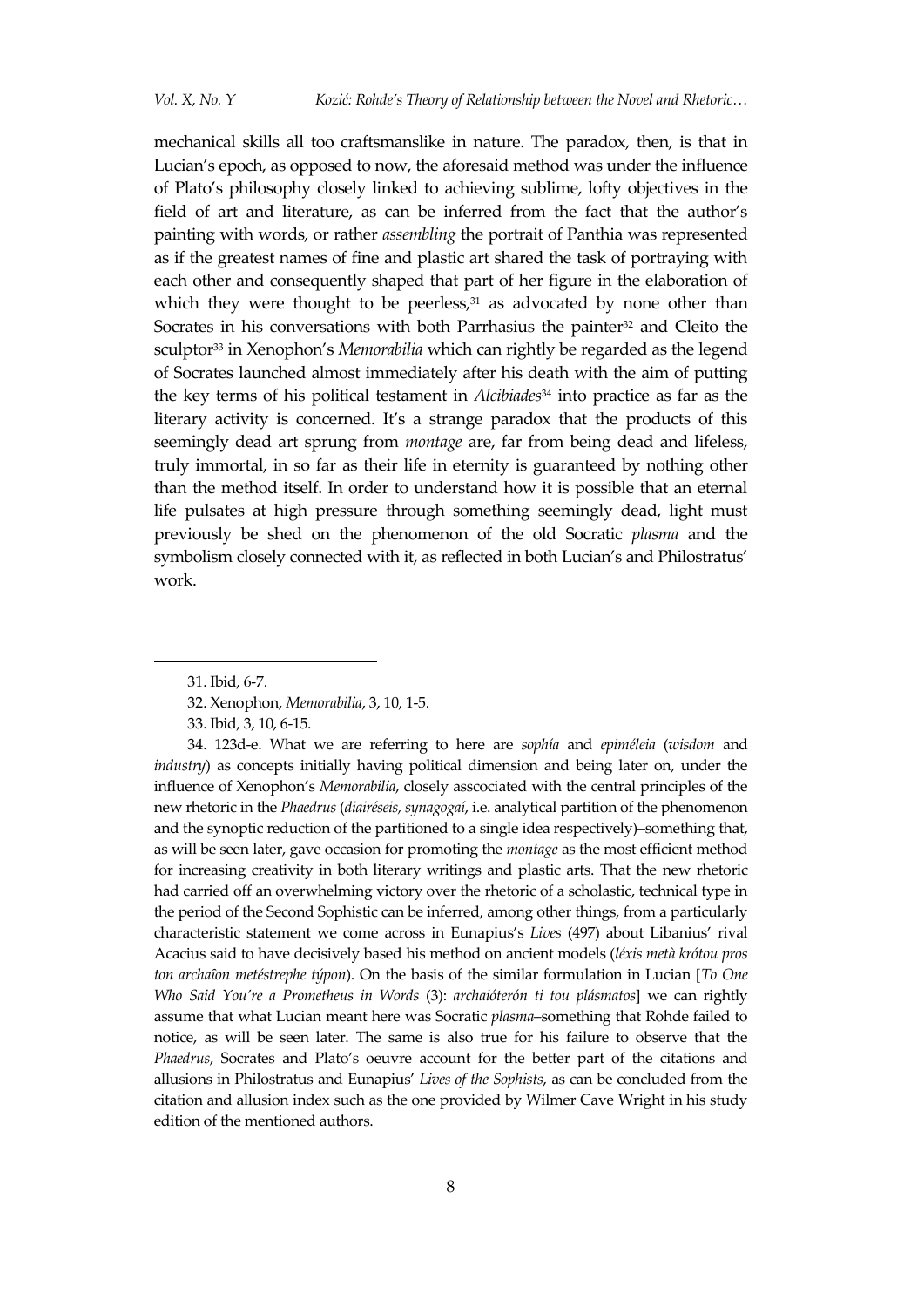Lucian's description of painting the portrait of Panthia contains two key messages, with the first of them reading: the above-mentioned principles are by themselves capable of making a divinity of a mortal woman, as was actually the case with Panthia after being happily turned into an artist's model, and the second one being not so easy to decipher due to both the relatively unusual milieu it was transmitted from and something that appeared at first sight to be purely craftsmanslike in nature. This second message was for yet another reason hardly detectable, as evidenced by the fact that it has been conveyed implicitly to the readership exhorted by their author to raise the logical question as to how great potential the above-mentioned method must necessarily have for making a god of an artist, i.e., rhetorician, if what seemed to be an ordinary artist's model acquired, due to that, characteristics of immortality.<sup>35</sup>

The answer to the question as to what has such a daemonic power could be found in the emblematic passage from the second part of the *Phaedrus*, Plato's programmatic dialogue, where we come across Socrates' open confession that he personally regards one capable of looking at the same time towards One (*synagogaí*) and many (*diairéseis*) as a god, which makes him walk after that person and enthusiastically follow in his footsteps.<sup>36</sup> This kind of "following in someone else's footsteps" will*,* as will be seen later, turn out to be the key when it comes to shedding light on the phenomenon of the Greek novel as well as the better part of post-classical Greek literature. Thus, the main message, conveyed through painting the portrait of Panthia, essentially characterized by *montage,* reads: the author makes known to his readership in a graphic and yet enigmatic way that he too, filled with a kind of religious fervour, continues to follow in Socrates' footsteps, looking on him as a divinity, as testified, among other things, by the fact that both the concepts and the scenic elements of his dialogues are reminiscent of their Platonic models.<sup>37</sup>

<sup>35.</sup> That can explain the habit of the sophists to dress themselves in the finest clothes in their public appearances, a fact for which Rohde had only the ready-made qualifier *barbarian* simply due to his misunderstanding of the phenomenon.

<sup>36.</sup> *Phaedrus*, 266b–c with an allusion to Homer's *Odyssey* (5, 193): ™£n te tin' ¥llon <sup>1</sup>g»swmai dunatÕn e, j ἓn ka<sup>∼ ™</sup>p^ poll¦ pefukÒq' Đr©n, toàton dièkw katÒpisqe met' ‡cnion éste qeo‹o kaˆ mšntoi kaˆ toÝj dunamšnouj aÙtÕ dr©n.

<sup>37.</sup> Cf. *The Dead Come to Life or the Fisherman* (*Piscator*)*,* 6 where the message of Lucian's devoutness to the ideals of Platonic, or rather Socratic philosophy is conveyed implicitly through the use of the plural (philosophers) instead of the singular (philosopher), as can be inferred from the emblematic concept of the poet or rhapsode as a bee flitting from flower to flower, borrowed by the author from the *Ion* (534a-b): "I have always consistently admired philosophy and extolled you (sc. all of you) and lived on intimate terms with the writings that you have left behind. These very phrases that I utter–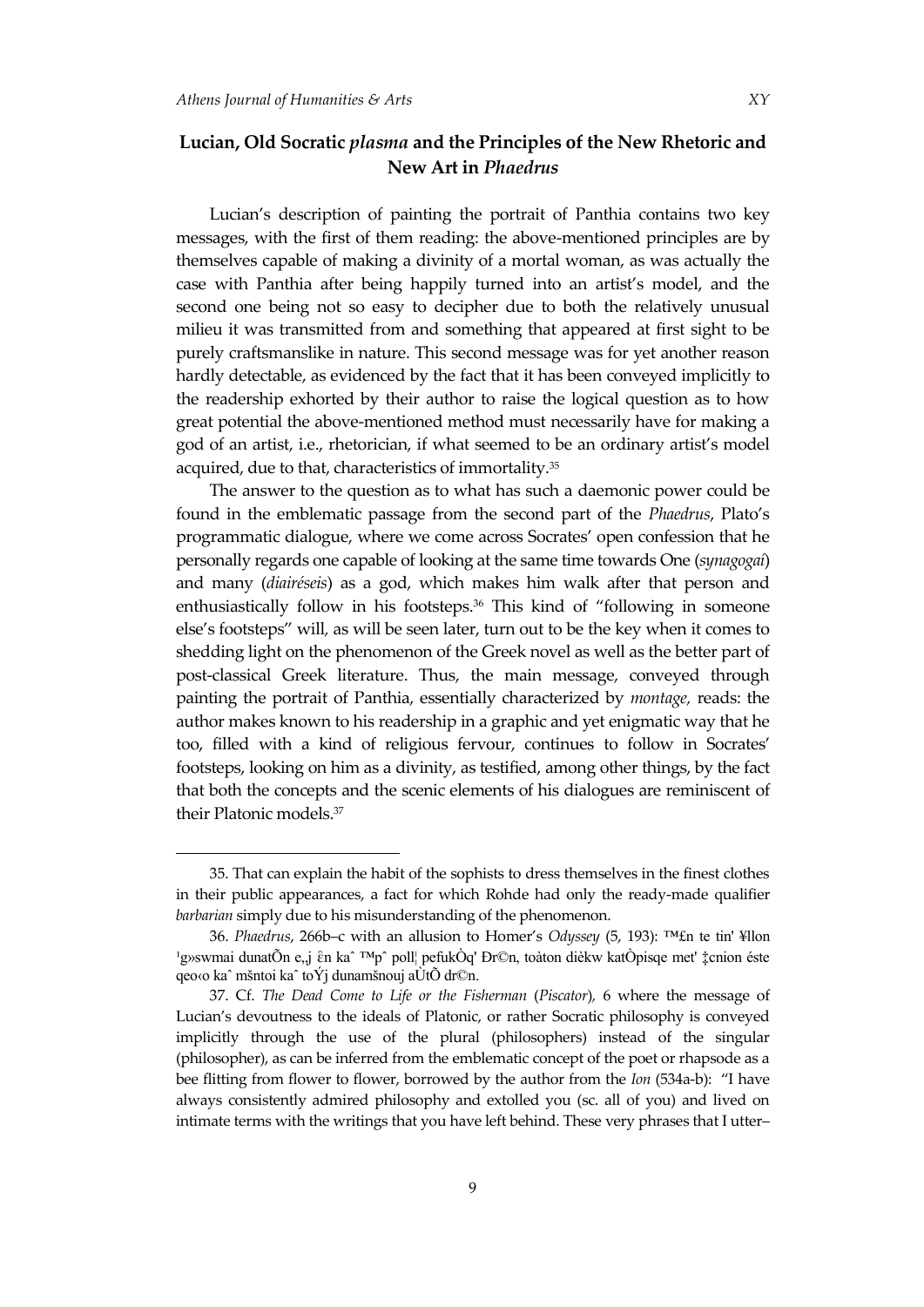We can grasp the very essence of *montage* as a method closely connected with and inseparable from *following in someone else's footsteps* when contrasting it with its very opposite, such as *invention*–something that will shed light on and help us understand what seemed at first sight to be quite uncommon aesthetic and evaluation criteria applied in later times, such as those of the Second Sophistic, namely criteria which turned out unexpectedly to be essentially based on both the key premises of Platonic philosophy and its emblematic images. In Lucian's fairly brief writing *To One Who Said You're a Prometheus in Words* (*Prometheus es in verbis*), we come across such an emblematic image exuding Platonic influence and showing in a vivid, straightforward manner the core of the relationship between the two opposite methods referred to above, with the invention itself, explicitly characterized as *plasma*, being therein symbolized by Promethean figures made of clay and becoming living creatures as soon as Athena breathes into the mud and thus makes the clay models live, which is why the creation resulting from such a method assumed, as was to be expected, characteristics of a full-blown, truly living art.<sup>38</sup>

On the other hand, the *assembling* itself, based in a decisive measure on the archetype, (¢rcštupon – *archétypon*), was also denoted by the term *plasma* in Lucian's mentioned work and, moreover, additionally characterized by the attribute ¢rcaiÒteron (*archaióteron*) <sup>39</sup> with the intent of giving honour to the method itself, as testified by the fact that he prides himself on his devoutness to the *montage* while disparaging the invention as kainOthj (kainótes),<sup>40</sup> kainopoie*cn* (kainopoieîn)<sup>41</sup> and kainourgÒn (*kainourgón*) <sup>42</sup> understood as *sheer novelty* and as such lasting only for a short period of time. For now at least, we have the sense that the seemingly dead art which originated in the process of *assembling* is of a higher order than that which springs from invention, and what we still need to be assured that our initial assumption was not off the mark, is yet another emblematic image now concerning the concept of assembling, i.e., *montage* itself.

As such an image could not be found in Lucian's work, we were forced to make a detour into the same spiritual milieu and one of its most representative works such as Philostratus' *Imagines*, where we encountered it. The finding itself

-

where else but from you did I get them? Culling them like a bee, I make my show with them before men, who applaud and recognize where and from whom and how I gathered each flower …" The English version of the passage is borrowed from A. M. Harmon's study edition of Lucian (Loeb Classical Library), which is also true for all the other quotations from the mentioned author.

<sup>38.</sup> To One Who Said You're a Prometheus in Words, 3: ... suneirg£zeto dš ti ka<sup>^ 1</sup> 'Aqhn© ™mpnšousa tÕn phlÕn kaˆ œmyuca poioàsa eἶnai t¦ pl£smata*.*

<sup>39.</sup> Ibid, 3: <sup>™</sup>moˆ dὲ oÙ p£nu *f*kanÕn, e,, kainopie/n doko…hn, mhdὲ œcoi tij lšgein ¢rcaiÒterÒn ti toà pl£smatoj, oá toàto ¢pÒgonÒn ™stin.

<sup>40.</sup> Ibid.

<sup>41.</sup> Ibid.

<sup>42.</sup> Ibid.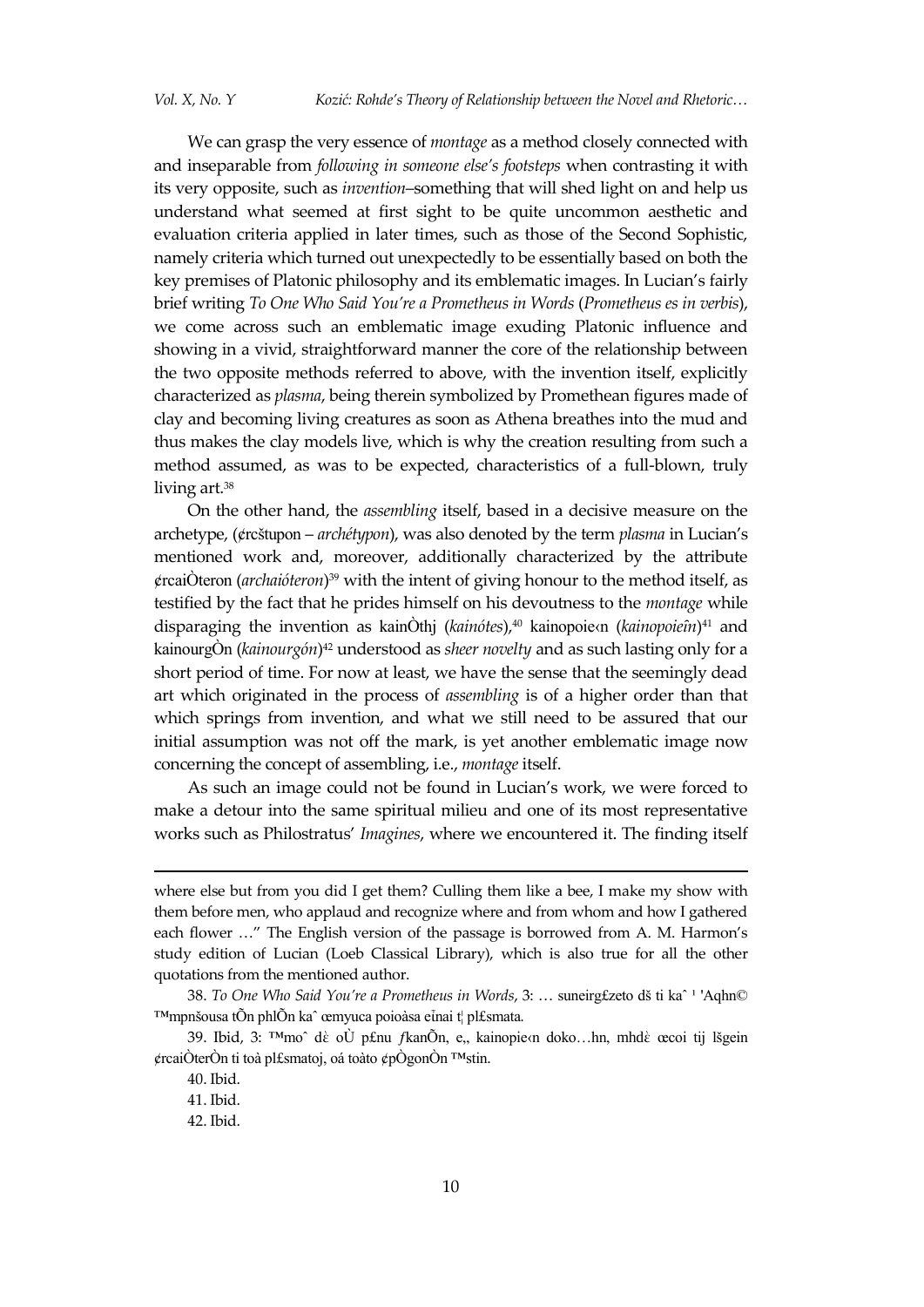surpassed all expectations in so far as it subsequently turned out that Philostratus' description of a painting featuring Daedalus' workshop<sup>43</sup> together with Lucian's emblematic image of Prometheus' modelling human figures in clay makes up a form of methodological diptych, with its parts standing in sharp contrast to each other. That in Philostratus' description Daedalus is represented as Socrates and his workshop as that of Socrates can be inferred from the fact that he speaks Attic, being, moreover, barefooted and clothed in tribon as a characteristic Socratic overcoat. That this is an allusive and yet elegant technique can be deduced from the fact that before starting on modelling his figures Daedalus is represented as "looking intently at the intelligible reality exceeding by far the cognitive powers of human mind"44–a fact which clearly points to the famous passage from the myth of the winged chariot in the *Phaedrus* dealing with Øperour£nioj (*hyperouránios*),<sup>45</sup> i.e., the top of the vault of heaven as a realm of perfect Forms, which could be regarded as yet another clear indication that Philostratus thereby wanted to lay particular stress on the fact that he remained faithful to the ideals of a new art essentially based on the key postulates of the new rhetoric as expressed in the *Phaedrus*.

What is going on in the mentioned workshop clearly suggests that life pulsates at high pressure through this seemingly dead art sprung from *montage,*  with figures including that of a cow being present in it, in all their developmental phases, i.e. from a rough draft and its somewhat elaborated version to the shapes already giving an inkling of motion and gradually coming out of the workshop, thus covering all the stages in their life progress, from, so to speak, a bud to a ripened fruit, so that it is hard to shake off the feeling that a specific sea of life overflows from the workshop of Daedalus, Socrates' legendary ancestor. There is no more doubt that Lucian's *old plasma* is nothing other than Socrates' plasma, with the quintessence of this "new" art, essentially determined by *montage*, lying, unlike that of Promethean plasma and its narrow, limited lifespan, just in *palingenesis*, i.e., in a never-ending process of rebirth of the same mythical and poetic concept in the form of *plasma* and its eternal life in metamorphose, as shown by the fact that the concept itself, although substantially the self-same, is increasingly assuming new forms with the result that a steady flow of diversity circulates through thematic uniformity and monotony, which is to be regarded as *atopon*, with one and the same poetic motif simultaneously being the same and different, as in the case of another painting in Philostratus, <sup>46</sup> representing Achilles as a child and his ethos. Thus, what has emerged is a sharp contrast between Promethean plasma and its limited lifespan on one side and the old Socratic

<sup>43.</sup> *Imagines*, 1, 16 (Pasiphae).

<sup>44.</sup> Ibid: aÙtÕj Ð Da…daloj ¢ttik…zei mὲn kaˆ tÕ eἶdoj ØpšrsofÒn ti kaˆ œnnoun blšpwn...

<sup>45. 247</sup>b-248a.

<sup>46.</sup> *Imagines,* 2, 2 (Education of Achilles).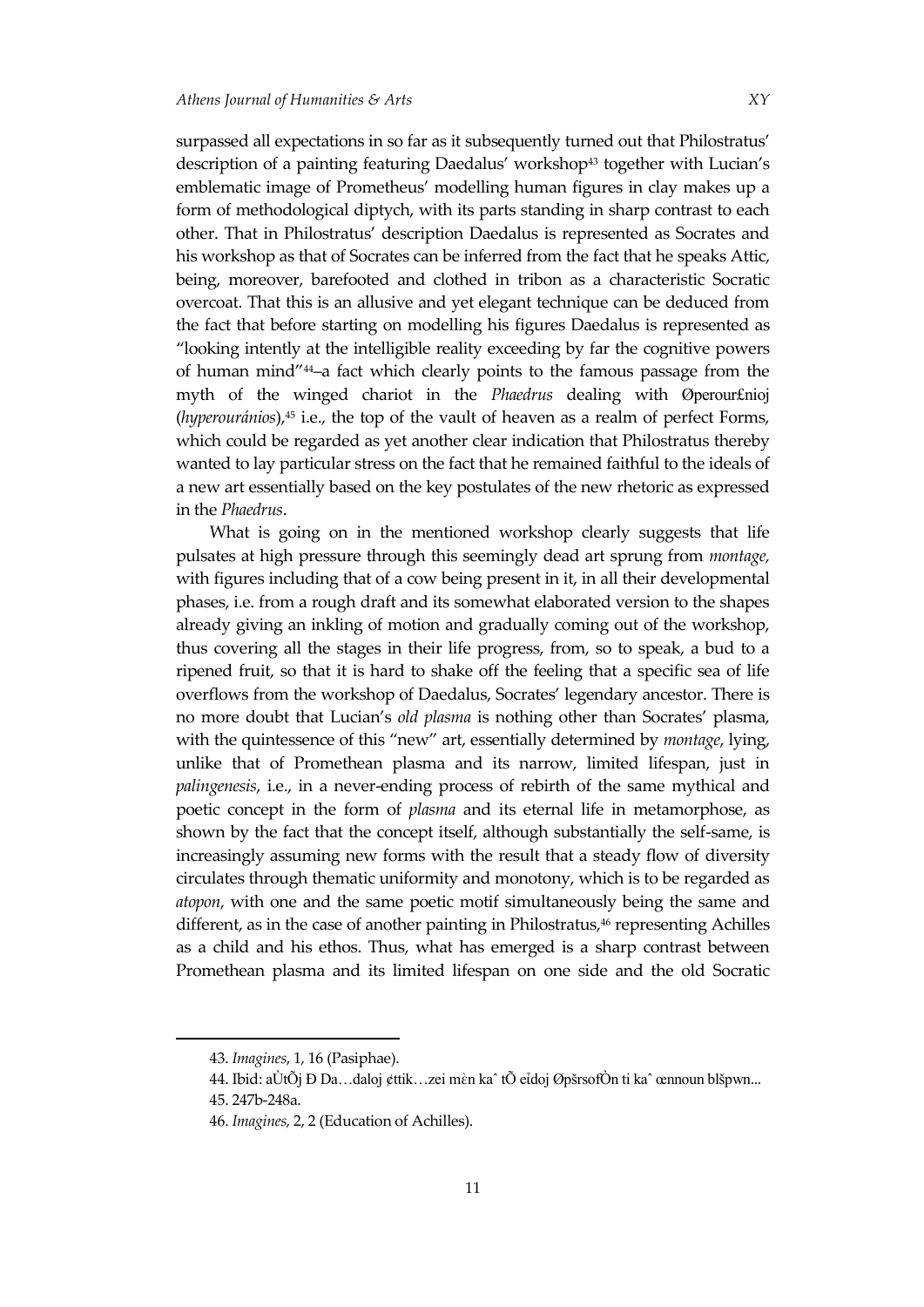plasma on the other, with the latter's daemonic power to provide an eternal life for its creations.

We can get the full picture of the art symbolized by Daedalus' workshop only after having hermeneutically read, along with Lucian and Philostratus' work, Plato's early dialogues, where we come across a whole series of artisan terms and expressions used in an attempt by the above-mentioned authors to graphically illustrate strenuous exertions in seeking to shed light on, elaborate and put finishing touches to a detail found in the archetype, such as *forging by the craftsman's hammer in the blacksmith's workshop* in Lucian,<sup>47</sup> *boring*, *polishing with the cutting edge* and *sawing* in Philostratus,<sup>48</sup> or again kindred expressions like *scraping*, *filing*, *whetting* and *cutting to small pieces* in Plato's *Hippias,*<sup>49</sup> which explains in the best way possible why such an art is so close to life, as evidenced by the fact that its creations cover a long distance from a bud to a ripened fruit or, to be more precise, from a rough draft to the final, polished version. The cited passage from Lucian's *Demosthenis encomium* graphically illustrates the essence of such an art, a passage that will bring us closer to both the ideal of life and aesthetics and evaluation criteria, otherwise closely associated with the phenomenon of Socrates' old *plasma*, without which it is not at all possible to understand either the poetics of the novel or the better part of the corpus of post-classical Greek literature.

# **The Song of the Sirens: Old Socratic** *plasma* **at its Best and its Reflection in the Greek Novel**

Despite what has been said about the main aesthetic and methodological principles, as expressed in Philostratus' and Lucian's emblematic images and the literary canons of the latter, we need yet another key detail which may additionally explain why the old Socratic *plasma* held a special attraction for the above-mentioned authors, as evidenced by the fact that they walked after Socrates with religious fervour and followed in his footsteps, inspired, so it seems, by the above mentioned celebrated message of the *Phaedrus*, which made them look on the legendary philosopher as a divinity–something that will provide an incentive for recreating ideals of both aesthetics and life, restored to all their former glory in the later periods of the Second Sophistic, as will be seen shortly.

<sup>47.</sup> *In Praise of Demosthenes* (*Demosthenis encomium*), 14: œmyucon kaˆ sfur»laton ™po…hsen tÕn lÒgon*.*

<sup>48.</sup> *Imagines* 1, 16: ... tîn 'Erètwn kaˆ oƒ tÕ trÚpanon ... stršfontej kaˆ oƒ ... tù skep£rnJ lea…nontej t¦ m»pw ºkribwmšna ... oƒ dὲ ™pˆ toà pr…onoj œnnoi£n te Øperbebl»kasi p©san*.*

<sup>49.</sup> *Greater Hippias*, 304b: kn»smat£ to… ™stin kaˆ peritm»mata tîn lÒgwn ... kat¦ bracÝ diVrhmšna*.*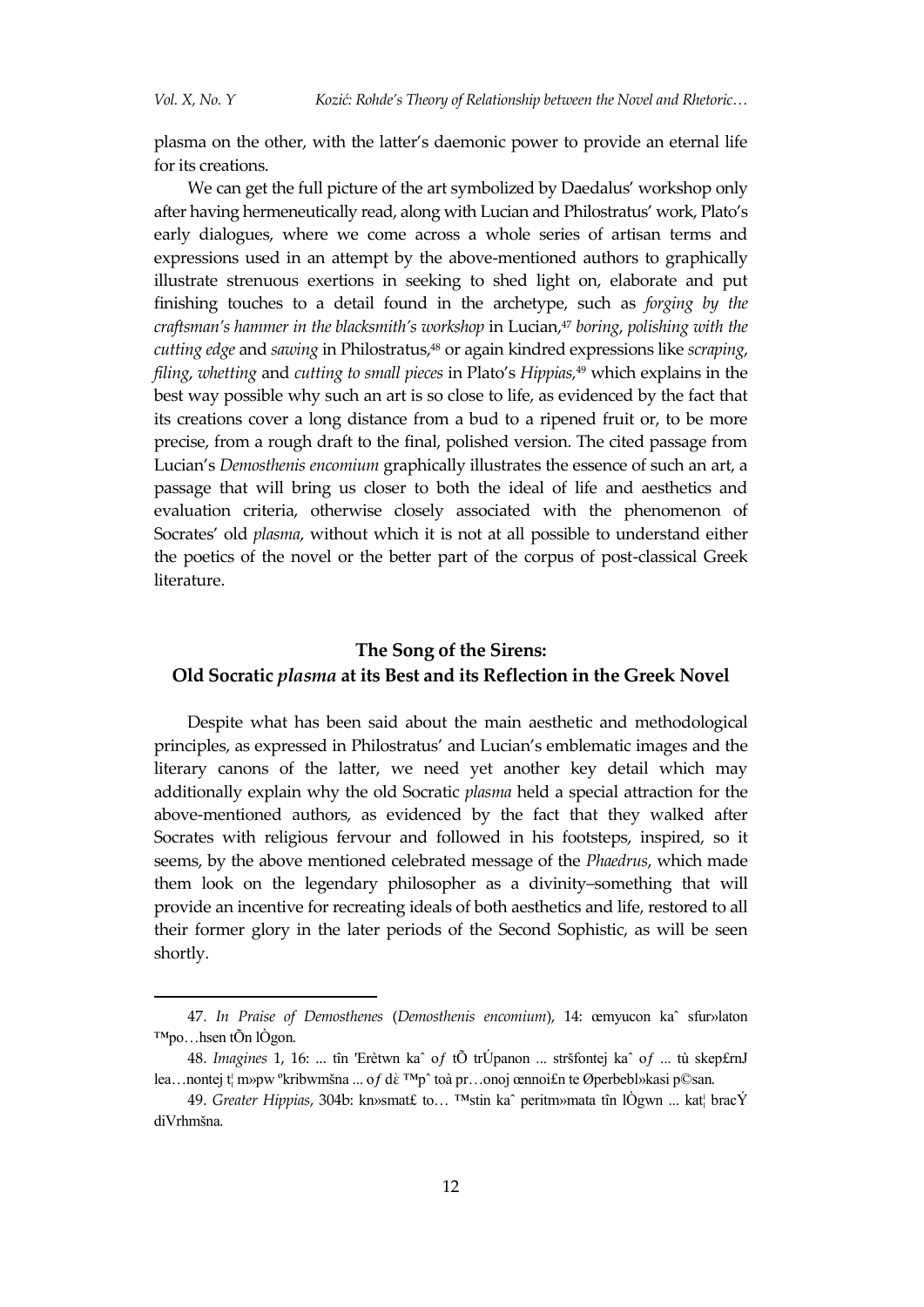We can obtain an answer to the question concerning the magnetic attraction exerted on the men of letters by Socrates' plasma compared, among other things, to the songs of the Sirens in Alcibiades' speech in the *Symposium,*<sup>50</sup> only after having established a connection between the critical judgments of two authors, who, as far as ancient literary criticism is concerned, were the only style theorists that hit the mark and noticed an ironical, comical note in Socrates' or Plato's way of speaking and writing, as testified by Aristotle's statement<sup>51</sup> that by using one and the same stylistic device in the *Phaedrus*, such as dithyrambic compounds, Plato managed to achieve a huge effect, resulting in the fusion of polar opposites, such as pathos and humour. What Aristotle seemed to hint at was most probably Socrates' second speech on love in the *Phaedrus* as well as its emblematic feature, the myth of the winged chariot. Aristotle's attitude becomes increasingly important if complemented by the one we encounter in Lucian's *Hall* about Socrates proclaiming lofty ideals, and at the same time imperceptibly poking fun at Phaedrus of Myrrhinus as if the latter were–to paraphrase the author's words– a small, snotty child.<sup>52</sup>

Thus in keeping with Norden's favourite term, the myth of the winged chariot turned out to be a specific *Signatur* of Socrates' style, in so far as both flying up to ethereal heights, couched in lyric images, and a certain comicality reminiscent of childish naïve tales were mixed with and fused to each other in it in such a way, that the human eye–to use yet again Philostratus' celebrated analogy53–might not be capable of discerning where the sublime ends and the comical begins and what is so funny about such absolutely lofty subject-matter.<sup>54</sup> This kind of unparalleled combination of polar opposites in Socrates'style was, due to its daemonic power, regarded as something beyond imitation, just the way any attempt to remain indifferent to this type of creation reminiscent of a specific song of the Sirens was deemed next to impossible. What can also be adduced to explain the reason why this feature of Socrates' style remained peerless is Lucian's oeuvre itself in which the method of interweaving polar opposites such as the serious and the laughable was characterized by perfect harmony and symmetry,<sup>55</sup> yet despite all this, the above-mentioned parts of a whole might be

<sup>50.</sup> 216a.

<sup>51.</sup> *Art of Rhetoric*, 3, 7 (1408b).

<sup>52.</sup> *Hall,* 4: ka…toi Swkr£tei mὲn ¢pšcrhse pl£tanoj eÙfu¾j ... kaˆ phg¾ diaug¾j mikrÕn ¢pÕ toà 'Ilissoà, k¢ntaàqa kaqezÒmenoj Fa…drou te toà Murrinous…ou kateirwneÚeto kaˆ tÕn Lus…ou toà Kef£lou lÒgon di»legce kaˆ t¦j MoÚsaj ™k£lei, kaˆ ™p…steuen ¼xein aÙt¦j ™pˆ t¾n ™rhm…an.

<sup>53.</sup> Philostratus, *Imagines*, 2, 2.

<sup>54.</sup> On the mixture of the serious and the laughable as a widespread ideal of life and aesthetics in late antiquity and the Middle Ages see Ernst Robert Curtius, *Europäische Literatur und lateinisches Mittelalter* (Bern: Francke Verlag, 1961), 419-434. It is worth mentioning that Platonic origin of the mixture is not even touched upon in his summary presentation of the phenomenon.

<sup>55.</sup> *To One Who Said You're a Prometheus in Words*, 5.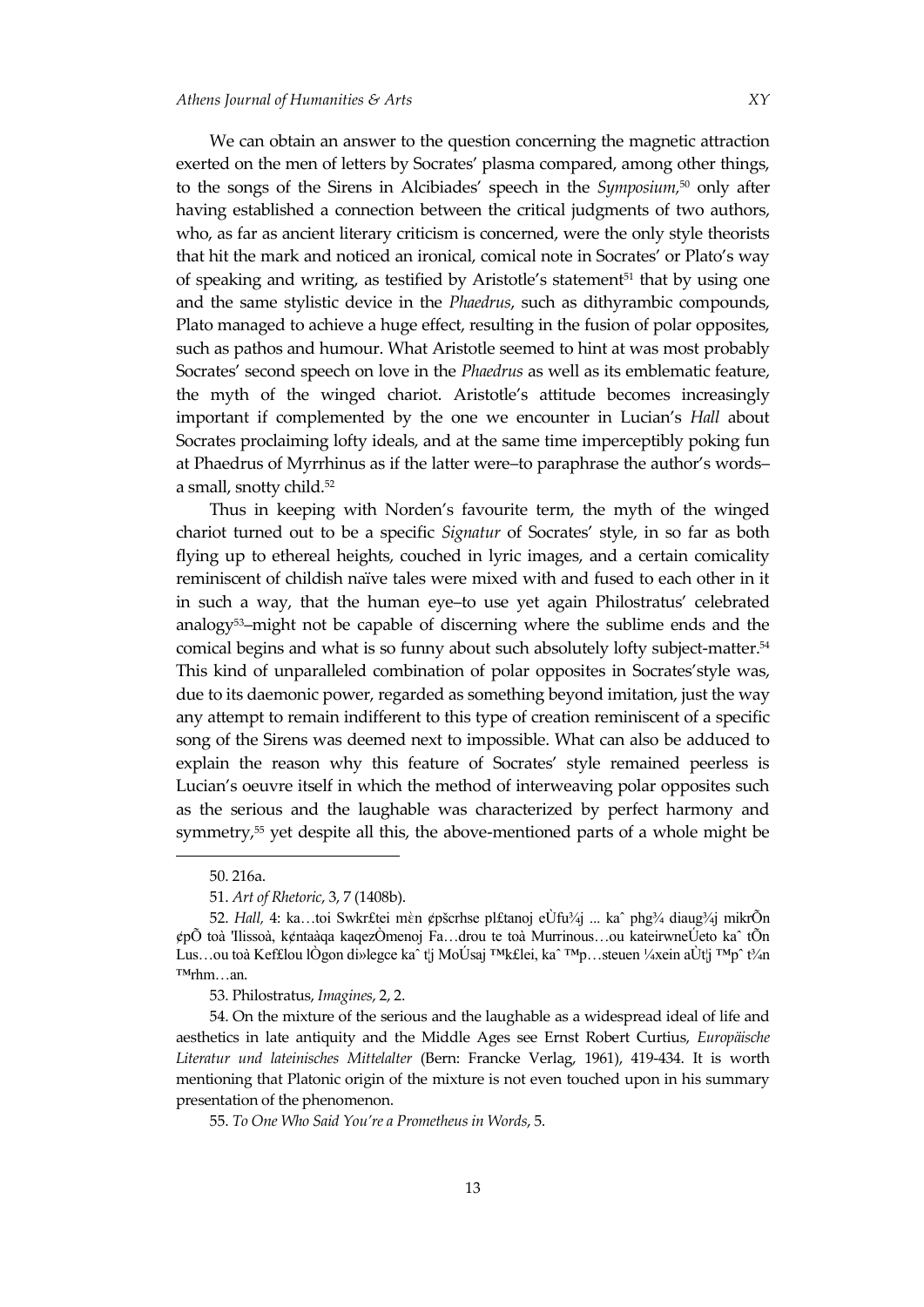separated from each other if an operation were to be carried out on the text with the precision of a surgeon, so that an attentive reader, in keeping with Philostratus' analogy, could almost without effort discern where the serious ends and the laughable begins.

Thus, as regards the aforesaid main characteristic of Socrates' style, men of letters had to content themselves with a substitute for it, such as imitating the remaining features of his art of speaking, with those allusive and symbolic standing out distinctly from the rest, as testified by a particularly characteristic passage from Plato's early dialogue *Laches*<sup>56</sup> where we come across an explicit statement saying that as a rule Socrates' speech on children passes imperceptibly into one about men–a fact which recommended him as a teacher of children and adults alike and, by the same token, of the entire Greek world, which would find its clear reflection in both the novel and the works of the major exponents of the Second Sophistic, as will be seen shortly. Another characteristic of Socrates' style, as expressed in dithyrambic compounds, poetic images and analogies, seemed convenient to be set as a model for imitation, all the more as it was, along with the aforementioned ones, used in his speeches in both the *Phaedrus* and the *Phaedo* in such a way that the entire phenomenon might rightly be regarded as a philosophical poetry.<sup>57</sup>

Finally, a combination of the mentioned features of Socrates' style immediately sprang to mind as an ideal solution, in so far as this kind of philosophical poetry seemed to be closely linked to the symbol and thus to leave ample room for men of letters to exalt the glory of Socrates' or Plato's philosophy with the noble aim to make it, in keeping with the key message of Socrates' political testament in the *Alcibiades*, <sup>58</sup> continuously resound like a specific song of the Sirens for centuries to come–something that, as far as the mentioned litterateurs are concerned, could have been achieved by playing a specific game of hide-and-seek with the analogies, namely a play essentially based on recycling one and the same archetypal idea and resulting in an entire sea of concepts. That the above-mentioned testament might have played an important role in the process of conceiving the poetics of both the Greek novel and the literary products of the Second Sophistic can be

1

<sup>56.</sup> 188b.

<sup>57.</sup> Cf. Giovanni Reale, *Platone, Simposio: introduzione, traduzione, note e aparati* (Milano: Bompiani, 2000), 41: "... Platone vuole indicare in modo emblematico (sc. by means of Socrates' successful attempt to drive Agathon and Aristophanes to the admission that the same man could have the knowledge required for writing comedy and tragedy and that the fully skilled tragedian could be a comedian as well) la sua convinzione di essere proprio lui *tale poeta*. La sua opera, nella dimensione del vero guadagnato mediante la filosofia, e quindi come poesia filosofica, invera e supera la tragedia e la commedia."

<sup>58</sup>. 123d, where the stress is laid on the two crucial forces, such as 'wisdom' and 'industry', or rather sof…a (*sophía*) and ™pimšleia (*epiméleia*) which were later to be given the role of a specific bulwark in defending the Greek living space from foreign influences as well as a guarantor of victory in any future clashes with the barbarian element.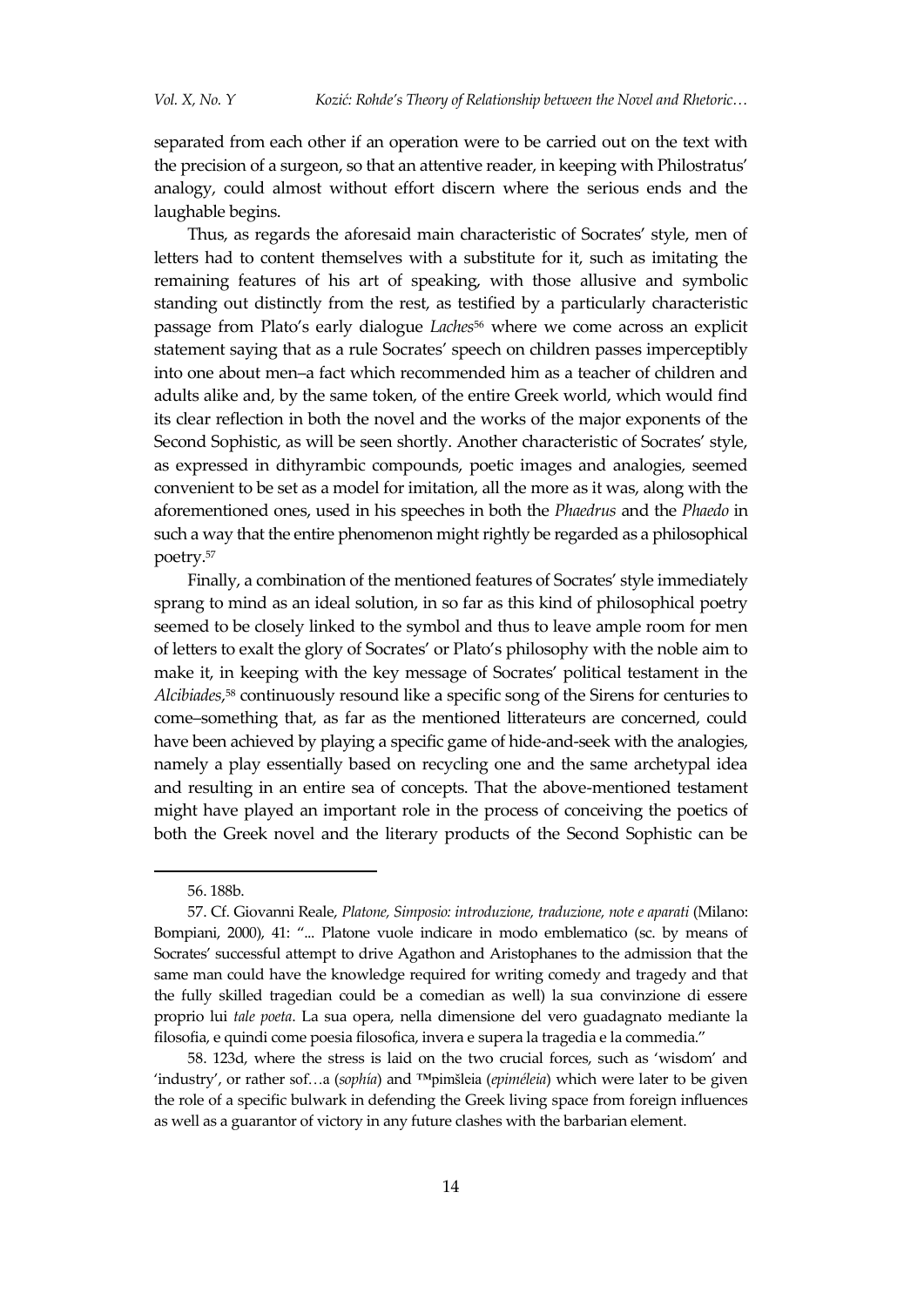deduced from the fact that for men of letters Platonic philosophy, Socratic style and its marvelous *plasma* were, no matter how paradoxical it may sound, more important than their own writings, as can be inferred from Lucian's explicit statement,<sup>59</sup> which could have served as a guideline for how we should read their own oeuvre including that of the authors of the Greek novel.

#### **Byzantine Novel: Barbarism or Symbolism?**

It is through the use of symbols that the two exponents of the genre in the age of Komnenoi, Makrembolites' and Prodromos' novel, bring us closer to understanding the higher-order goals with which both the origins and poetics of the genre are closely associated. Unravelling enigmas posed by hardly visible symbols was only possible by applying the method of comparative analysis requiring a lot of repeated reading of the same text. There is, however, an additional problem resulting from the fact that the aforesaid symbols are fully disguised by what seemed at first sight to be rambling details making no sense– something that Rohde couldn't help but label "barbarian,"<sup>60</sup> given his misunderstanding of the phenomenon. Ironically enough, what appears at first sight to be a formulation bereft of logic and sense ended up having not only its logical place in the composition of a whole but also the capacity to make that whole assume, in keeping with the key principles of Lucian's poetics, characteristics of harmony and symmetry. As far as the composition itself is concerned, key passages from Makrembolites' novel, i.e., those opening, central and final, fully characterized by the emblematic images of Plato's philosophy, point more than anything else to just that kind of conclusion, which might not be drawn if the compositional aspect was overlooked, with the above-mentioned images being, as a result of this kind of failure, inevitably reduced to nothing other than a platitude and inflatedness.

Already in the opening passages from Makrembolites' novel we come across the scene wherein the novel's protagonist compares himself to both divinity<sup>61</sup> and

<sup>59.</sup> *The Dead Come to Life or the Fisherman*, 6: " … and although ostensibly it is I whom they (sc. men) admire for the bouquet, as a matter of fact it is you (sc. philosophers, first of all Socrates and Plato) and your garden, because you have put forth such blossom, so gay and varied in their hues–if one but knows how to select and interweave and combine them so that they will not be out of harmony with one another."

<sup>60.</sup> *Der griechische Roman*, 561: " ... und das Ergebnis is doch nur ein, selbst den Achilles überbietendes Wortgekräusel und peinliches Difteln in armselig anspruchsvollen Phrasen (sc. in Makrembolites' novel), denen die ganz korrupte ... Redeweise ... noch einen besonders barbarischen Zusatz gibt."

<sup>61.</sup> *Hysmine and Hysminias*, 1, 3, 1: ¼kw k»rux kaˆ dšcomai par' aÙtÁj oÙc æj k»rux ¢ll' æj qeÒj.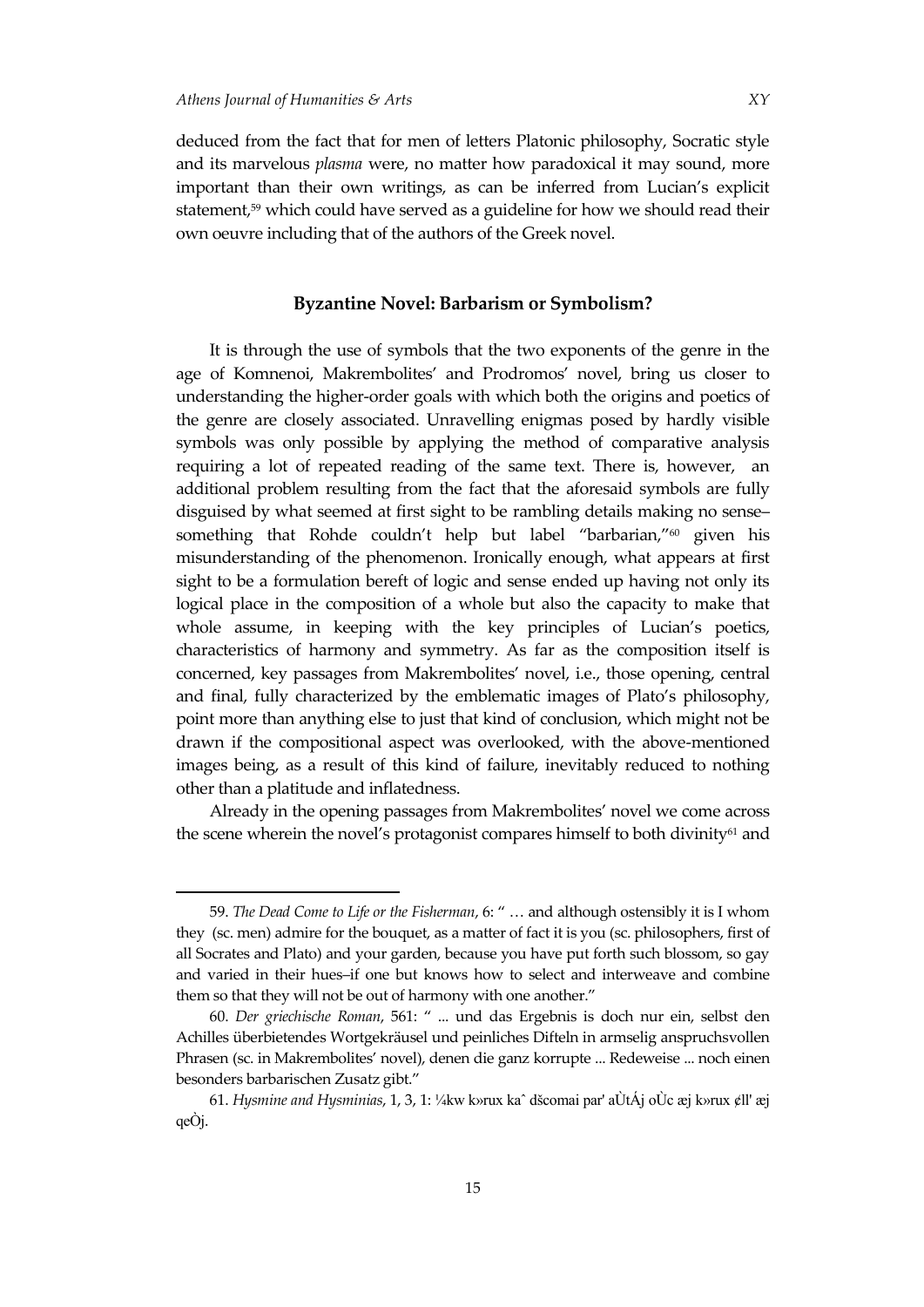Socrates.<sup>62</sup> The names of Socrates' legendary ancestors, Daedalus<sup>63</sup> and Hephaestus,<sup>64</sup> are also mentioned in the same context and, moreover, associated with the making of bird figures adorning the garden well in Aulikomis, namely a well whose motionless water surface is said–due to the wonderful effect produced by white island marble laid in its bottom and artfully marked with dark dappling–to create the impression of running like a stream, with stormy sea waves<sup>65</sup> at times seemingly swelling upon it, which seems to contain a veiled allusion to both the emblematic feature of Socrates' speeches, equated in the *Hippias* with muddying the discussion,<sup>66</sup> and the daemonic power of his word reminiscent of truly poetic, i.e., Homeric, utterances capable of provoking storms even on the river of the dead in the underworld, as can be inferred from a passage from Lucian's oeuvre.<sup>67</sup> There is in the same context yet another emblematic image, this time borrowed from the *Ion*, in which poet or, to be more precise, rhapsode is represented as an ordinary channel having no higher purpose than to let the daemonic force of poetry, streaming from the divine, celestial heights, pass through him<sup>68</sup> and thereby create the possibility for that force to both reveal itself to the world and people and make them dance to the beat of its lovely rhythms capable of galvanizing anyone. In a specific game of hide-and-seek the archetype in the *Ion* was subjected to a strange kind of metamorphosis in Makrembolites' novel, as a result of which it turned out to be almost unrecognizable, as evidenced by the fact that the men appearing in the archetypal concept were substituted in the latter with the trees, said to be broadening their branches and embracing themselves in the rhythms of a choral song $69$  in order to form a vault of crowns impenetrable to sun-beams otherwise reaching to the ground only when Zephyrus creates some kind of a channel on the top of crowns by shifting their

68. *Ion*, 533d-534b: œsti g¦r toàto tšcnh mὲn oÙk ×n par¦ soˆ perˆ `Om»rou eâ lšgein, Ö nàn  $d^{3}/4$  œlegon, qe…a dè dÚnamij ¼ se kine‹.

69. *Hysmine and Hysminias,* 1, 4: d£fnh g¦r kaˆ murr…nh kaˆ kÚparittoj kaˆ ¥mpeloi ... ™faploàsi toÝj kl£douj æj ce‹raj kaˆ ésper corÕn susths£mena katorofoàsi tÕn kÁpon.

<sup>62.</sup> Ibid, 1, 3, 2: ™mὲ dὲ periest©si, kaˆ lamprÒn tina corÕn toàton ˜l…ssousin, oŒon kaˆ Swkr£thn oƒ zhlwtaˆ perieist»keisan.

<sup>63.</sup> Ibid, 1, 5, 6: § p£nq' (sc. figuras avium) ... Daid£lou ceˆr ™tecnoÚrhsen ...

<sup>64.</sup> Ibid, 1, 5, 6 : § p£nq' (sc. figuras avium) "Hfestoj ™calkoÚrghse.

<sup>65.</sup> Ibid, 1, 5, 7: tÕn toà fršatoj puqmšna nhsièthj ™kÒsmei l…qoj leukÕj mšn, ¢ll' Øpemela…neto kat¦ mšrh ... æj ™nteàqen doke‹n tÕ Ûdwr kine‹sqai dihnekîj kaˆ katakumatoàsqai kaˆ oŒon ¢nakurtoàsqai.

<sup>66.</sup> *Lesser Hippias*, 373а: ¢ll¦ Swkr£thj ... ¢eˆ tar£ttei ™n to‹j lÒgoij kaˆ ™oiken ésper kakourgoànti.

<sup>67.</sup> See n. 19. What we read in Dio Chrysostom's fairly brief discourse (55, 9), or rather "essay" speaks volumes about striking similarities between Homer and Socrates, as evidenced by the fact that "they both were devoted to the same ends and spoke about the same things" through different media such as those of verse and prose and were furthermore most "effective at making similies, comparisons and analogies." It has turned out that what applies to Homer's word does also to that of Socrates.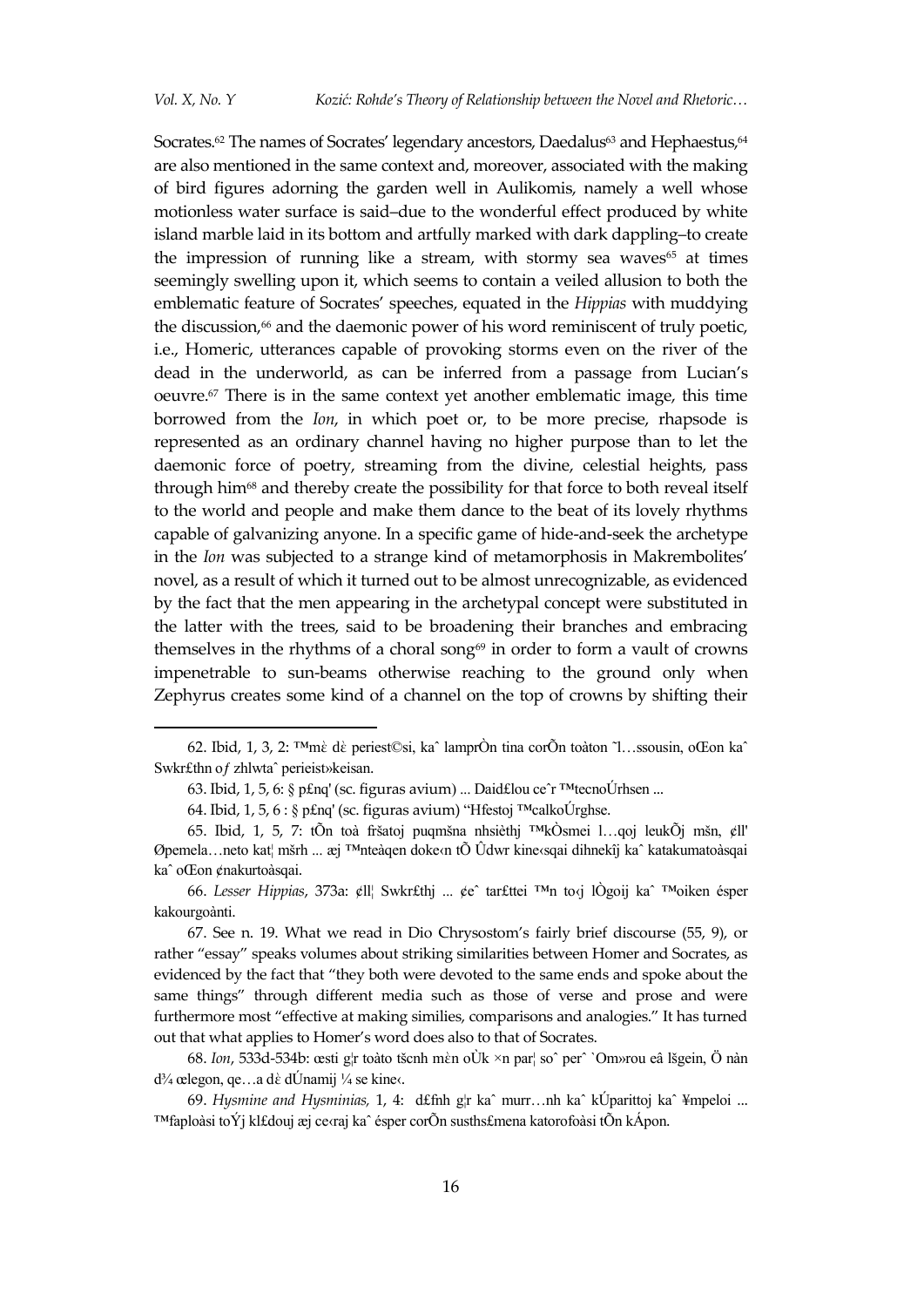leaves with his whiff-something that in an allusion to the celebrated *Iliad* verse<sup>70</sup> was characterized by the novel's protagonist as *chryséa seirá* ("a chain of gold")<sup>71</sup> symbolizing heavenly love<sup>72</sup> in Lucian and, by the same token, enthusiasm and mania-related origins of both poetry and rhetoric<sup>73</sup> streaming from the realm beyond heaven, as depicted in the myth of the winged chariot.

We also come across reflections which the two emblematic metaphors appearing in the second part of the *Phaedrus,* such as *writing in the black water*<sup>74</sup> and *planting the garden of letters*<sup>75</sup> found in the final passages from Makrembolites' novel, where the author gives vent to his own and his dearest's desire for their love adventures to be written in a kind of indelible script so as to be eternized, and for better understanding of what follows it is also worth noting that the mentioned metaphors were used by Socrates for the purpose of demonstrating all the impotence of the script when contrasted with the living and breathing word and its daemonic power to imprint itself on the soul of the listeners. It was, however, not that difficult to notice the reflection of the aforesaid metaphors in Makrembolites' novel, given that we find them therein slightly modified and changed into metaphors of both *painting on water*<sup>76</sup> and *painting by means of plants and their floral adornment.*<sup>77</sup> It was, however, much harder to fathom out their meaning, simply due to the fact that it was, first of all, necessary to establish a logical relationship between the keywords appearing in the same context, such as the names of the mythical personalities Icarus, Daphne and Hyacinth, including the emblematic metaphor of living speech as a sculpture in Plato's *Republic*, 78 slightly altered by the addition of the adjective kat£cruson (*katáchryson*) in

<sup>70.</sup> 8, 19: seir¾n cruse…hn ™x oÙranÒqen krem£santej.

<sup>71.</sup> *Hysmine and Hysminias*, 1, 4: <sup>™</sup>gë dè ei̇̃pon "dën: crusšan ™plšxw moi t¼n seir£n, Sèsqenej. On the popularity of the Homeric image closely associated with the myth of the winged chariot in the period of the Second Sophistic cf. Lucian, *Hermotimus or Concerning the Sects,* 3: Ð toà `Om»rou ZeÝj crusÁn tina seir¦n kaqieˆj toÝj aØtoà lÒgouj, Øf' ïn se ¢nasp´ dhlad¾ kaˆ ¢nakouf…zei prÕj aØtÒn.

<sup>72.</sup> Lucian, *In Praise of Demosthenes*, 13: t¾n d' oÙran…ou crusÁj tinoj seir©j œlxin (sc. k¢ntauq' ¨n filosofo‹j tù lÒgJ) oÙ purˆ kaˆ tÒxoij ™ntiqe‹san dusalqe‹j nÒsouj traum£twn.

<sup>73.</sup> *In Praise of Demosthenes*, 13 where Demosthenes' oratory is essentially characterized by *sóphron manía*: ... ¢ll' ™pˆ t¾n aÙtoà toà k£llouj ¥crantÒn te kaˆ kaqar¦n "dšan ™xormîsan (sc. t¾n d' oÙran…ou crusÁj tinoj seir©j œlxin) man…v sèfroni tîn yucîn ...

<sup>74. 276</sup>c: oÙk ¥ra spoudÍ aÙt¦ ™n Ûdati gr£yei mšlani spe…rwn di¦ kal£mou met¦ lÒgwn ¢dun£twn mὲn aÙto‹j lÒgJ bohqe‹n, ¢dun£twn dὲ ƒkanîj t¢lhqÁ did£xai.

<sup>75. 276</sup>d: ¢ll¦ toÝj mὲn ™n gr£mmasi k»pouj ... paidi©j c£rin spere‹ te kaˆ gr£yei, Ótan dὲ gr£fV, ˜autù te Øpomn»mata qhsaurizÒmenoj ...

<sup>76.</sup> Hysmine and Hysminias, 11, 21: sÝ d' ¢ll', ð PÒseidon ... <sup>1</sup>m‹n oÙ perisèseij t¼n mn»mhn (¢q£naton) ... t¦ kaq' <sup>1</sup>m©j ™n Ùdati katazwgrafîn ka^ mšcrij ™sc£twn thrîn ¢napÒnipta.

<sup>77.</sup> Ibid, 11, 22: sÝ d', ð GÁ mÁter ... fut¦ d' oÙk ¢nadèseij Ðmènuma ... Ólon dr©ma tÕ kaq' <sup>1</sup>m©j to‹j futo‹j katazwgrafoàsa.

<sup>78. 540</sup>c: pagk£louj, œfh, toÝj ¥rcontaj, ð Sèkratej, ésper ¢ndriantopoiÕj ¢pe…rgasai.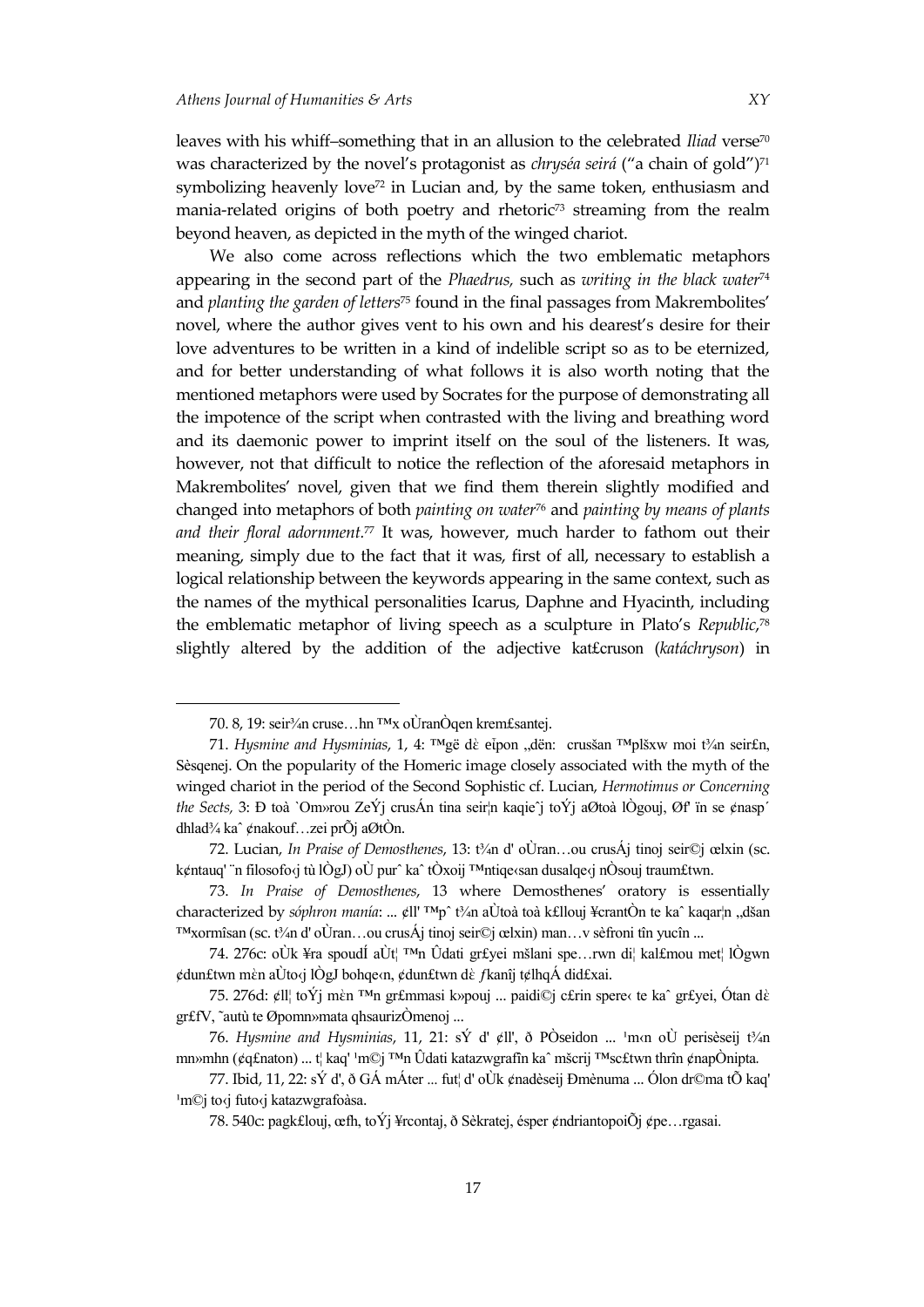1

Makrembolites.<sup>79</sup> Only thus was it possible to draw the conclusion that the author by using the above-mentioned keywords makes it known to his readership in a more implicit manner that his own story might also be eternized only if it assumes, like Socrates' life and words, characteristics of myth and legend–something that can only be achieved by applying the frequently mentioned principles of the new rhetoric, *diaireseis* and *synagogai*, to his own written compositions as well as by modelling his own and his protagonists' course of action down to the last detail upon Socrates' life, which found its reflection in the way of living enjoying widespread popularity in the later periods of the Second Sophistic covered by Eunapius' *Lives,* as will be seen shortly.

That it is all about the Socratic model is further corroborated by the final message we encounter at the very end of the novel, with the genre's term *drama*<sup>80</sup> not appearing therein, as it might seem at first sight, by sheer chance, a term with the help of which an essential relationship might, contrary to all expectations, be established between the allusiveness of Socrates' word, symbolism and the novel as a genre. And the message itself is hidden, as evidenced by the fact that the author recommends his own and his darling's adventures simultaneously to the opposed groups within the reading audience, $81$  as represented by those already seized by erotic mania as well as those whose attitude to love is marked by continence, i.e., "sophrosýne," while, regarding the full context essentially characterized by the emblematic images and metaphors of Platonic philosophy, it is pretty much clear that the message itself was conveyed in an enigmatic way to the entire readership, just because in the adventures referred to above both "manía" and "sophrosýne" were–in keeping with the final message of the myth of the winged chariot–interwoven with and fused to each other in perfect unity and proportion, considered to be a guarantee of a blissful life in this world.

That the final message, conveyed by the author at the very end of his work, should be interpreted in a symbolic way is further corroborated by yet another scene we come across almost at the very end of Prodromos' novel, with the key principles of old Socratic plasma, or rather new rhetoric, *diairéseis* and *synagogaí* (i.e. analytical partition of the phenomenon and synoptical reduction of the partitioned to a single idea)*,* being visualized in it, as was otherwise the case with Lucian's *Essays in Portraiture* (*Imagines*). What is depicted in the mentioned scene are the embraced figures of the protagonists and their fathers at the moment of the highest possible delight such as their reunification in the garden of Kratandros' house in Cyprus after so long a period of time marked by endless wandering and

<sup>79.</sup> *Hysmine and Hysminias*, 1, 4: ka… tij tîn ÑyigÒnwn katarrhtoreÚsei taàta kaˆ æj ¢q£natJ st»lV to‹j lÒgoij ¢ndri£nta caklourg»sei kat£cruson*.*

<sup>80.</sup> Ibid*,* 11, 24: klÁsij œstw tÍ b…blJ tÕ kaq' `Usm…nhn dr©ma kaˆ tÕn `Usmin…an ™mš.

<sup>81.</sup> Ibid, 11, 23: Óson mὲn oân ™n ¢nqrèpoij ™rwtikèteron, tîn pollîn ™rwtikîn caritwn <sup>1</sup>m©j ¢podšxetai ka^ Óson parqenikÕn ka^ semnÒteron, tÁj swfrosÚnhj p£lin ¢g£setai: ka^ oÛtwj <sup>1</sup>m‹n œstai t¦ tÁj mn»mhj ¢q£nata.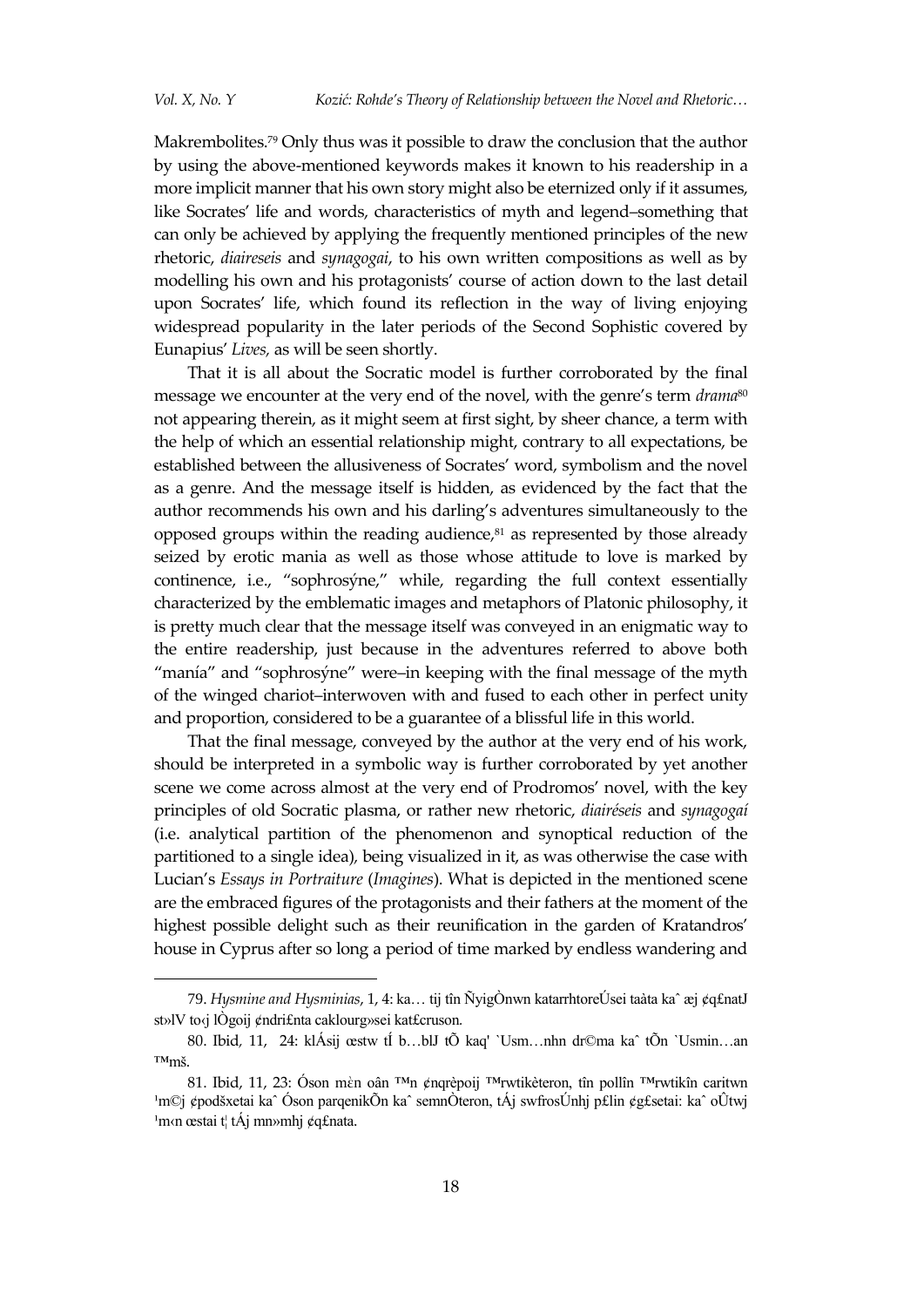suffering. The form of the embraced figures intertwined with each other and characterized as pl£sij (*plásis*)*,* gives the impression that four bodies either coalesced into one head or one head ramified into four bodies,<sup>82</sup> with Socratic plasma's key principles, unrecognizably modified into diairšw (*diairéo*) and suniz£nw (*synizáno*), thus being with almost religious fervour represented and eternized as a sculpture and, moreover, in the key passage such as the final one. We were, it seems, quite justified in speaking of religious fervour, simply due to the fact that one of the key terms, which is used to denote perfect number<sup>83</sup> in the philosophy of Pythagoras, appears in the above-mentioned passage from Prodromos' novel–something that could be explained by the author's noble aim of achieving perfection in a symbol-based elaboration of detail.

The central part of Makrembolites' novel or, to be more precise, its fourth book,<sup>84</sup> which is largely made up of the description of the ensemble of three large scale paintings depicted on the garden wall in Aulikomis, speaks volumes about the author's aspiration to achieve perfection in terms of composition. What we are referring to here is a series of wall paintings with Eros' boyish figure represented as naked and disproportionately large and, moreover, placed right in the middle of the cycle so as to be framed on one side by allegorical representations of the Virtues and on the other by those of months, symbolized by human figures denoting time and season-limited occupations, such as those of soldier, gardener, ploughman, shepherd and hunter, to mention just a few. We shall decipher the hidden meaning of the ensemble of paintings only when equating the allegorical figures of the Virtues and those of the months with the world of gods and the world of men respectively, which gives occasion for interpreting Eros' central position in the mentioned ensemble in accordance with the key message of Socrates' discourse in Plato's *Symposium*, with Eros himself being identified therein with the daemon filling the void between these worlds by both transmitting and interpreting messages coming from the world of gods to that of men, and conversely.<sup>85</sup> Thus, the cycle of paintings with the key thesis of Socrates' speech in the *Symposium* depicted in it turned out to be nothing other than a symbol of the daemonic power of the old Socratic plasma, which, like Eros himself, transmits messages from one world to another.

On the basis of evidence obtained by unravelling the symbols, we are in a position to conclude that the old Socratic plasma was identified with the song of the Sirens even in an epoch as late as that of the Komnenoi. This tendency cannot be fully understood without evidence provided by Eunapius for the leading

<sup>82.</sup> Teodoro Prodromo, *Rodante e Dosicle*, 9, 317-330: kaˆ schmatismÕn kainÕn <sup>™</sup>xezwgr£foun: / ærînto g¦r tšttarej ¥nqrwpoi k£tw / æj e,,j kefal¾n prospefukÒtej m…an / ... / m...an kefal¾n e, j tetraktÝn swm£twn / diaireqe‹san, À tetraktÝn swm£twn / oŒon sunizhku‹an e"j k£ran m…an: / zùÒn ti tetr£swmon, À toÙnant…on / monoprÒswpon tett£rwn zèwn pl£sin.

<sup>83.</sup> *Tetraktýs* (9, 326, 327).

<sup>84.</sup> *Hysmine and Hysminias*, 4, 3-20.

<sup>85.</sup> 202e.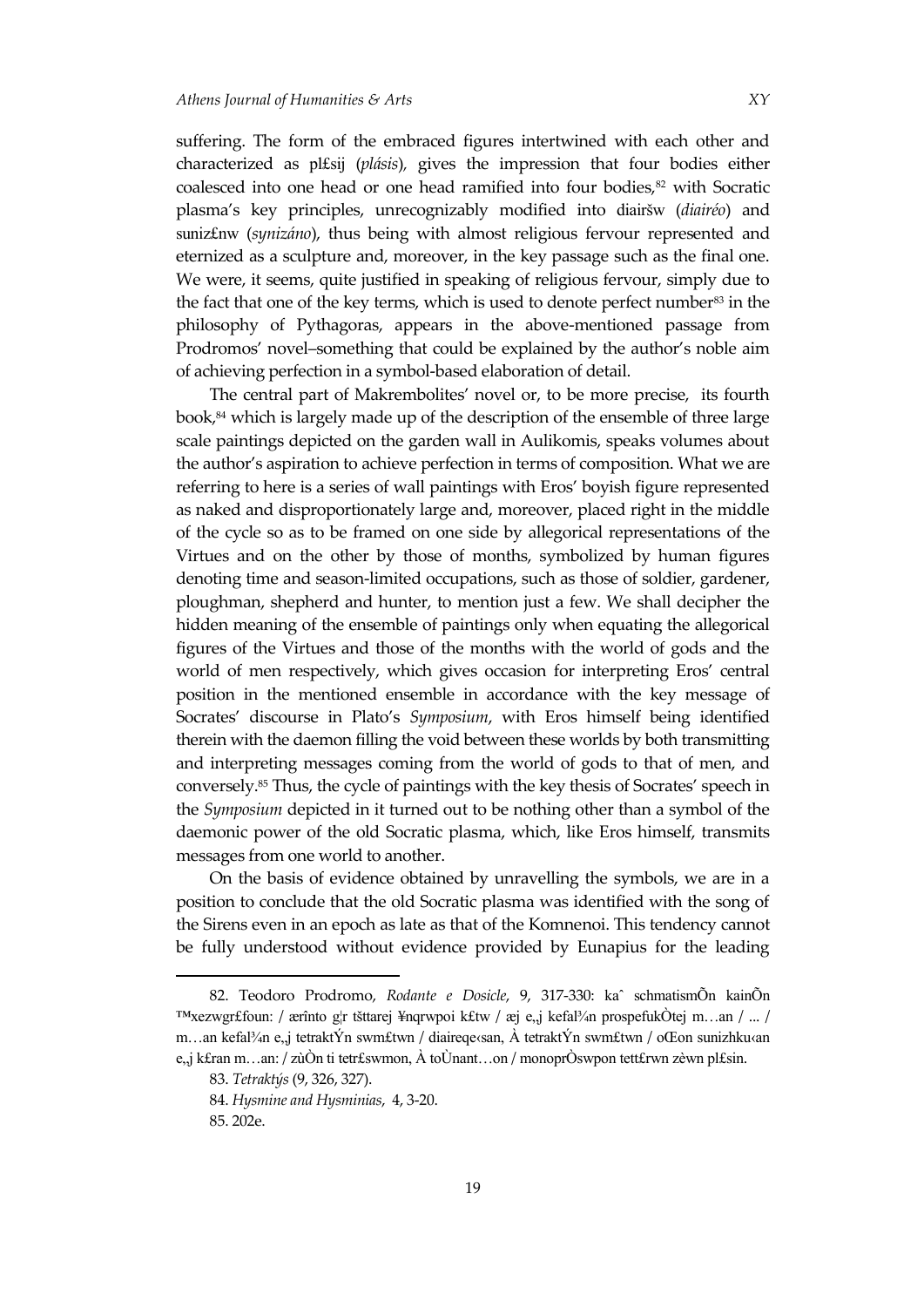exponents of the Second Sophistic in its later, second phase such as, to name just a few, Chrysanthius, Aedesius and Prohaeresius who made great efforts to imitate Socrates' life down to the last detail, with this excessive zeal going in Prohaeresius' case so far as to induce him to spend cold winters in Gaul barefooted<sup>86</sup> and clad in a tiny threadbare cloak as well as to drink nearly freezing water of the Rhine regarded by him as the height of luxury, $s^7$  and all of it, as it seems, with the aim of surpassing his master's legendary achievement during his military episode in icecold Potideia.<sup>88</sup> The Second Sophistic in a later phase covered by Eunapius' *Lives*  is of paramount importance for understanding the phenomenon of the Greek novel due to, among other things, the fact that even the female exponents of this intellectual current, such as Sosipatra, follow, full of enthusiasm, in Socrates' footsteps,<sup>89</sup> which can explain in the best way possible the important role played by women in the plot of the Greek novel– something for which Rohde was unable to find an explanation,<sup>90</sup> despite the fact that it was within his reach.

The life of Libanius, as depicted in Eunapius' *Lives,*<sup>91</sup> shows the extent to which the sophists of the period were driven by a passionate desire to live up to their billing as Socrates' followers. What is referred to here is the noble effort made by Libanius or, to be more precise, his "mission impossible" undertaken with the aim of transferring the mentioned daemonic features of Socrates' style to his way of living and his course of action. As it was very hard, as far as Socrates' style is concerned, to discern where the serious ends and the laughable begins and what is so funny about it, considering the lofty nature of the subject-matter, so Libanius himself was in a similar way regarded as a second self by all those admitted to his teaching despite the fact that they were pursuing modes of life opposed to one another, with the consequence that everyone applauded in him

<sup>86.</sup> Eunapius, *Lives of the Philosophers and Sophists*, 492.

<sup>87.</sup> Ibid.

<sup>88.</sup> Plato, *Symposium*, 220b.

<sup>89.</sup> See Eunapius, *Lives of the Philosophers and Sophists*, 470 where the most sublime aspect of Platonic philosophy, such as both the translation of ideas and forms from the place beyond heaven to the earthly plane and the divination closely associated with it, as depicted in the myth of the winged chariot in the *Phaedrus*, is personified by a woman, none other than Sosipatra, who is, in no way by mere chance, presented as falling to both prophetic ecstasy and divinatory mania at the very moment she was discoursing on the central theme dealt with in Plato's mentioned work, such as the constituent parts of the soul and its descent into earth. The fact itself that Sosipatra's character is modelled on the famous passage from Xenophon's *Memorabilia* (1, 4), where Socrates lays stress on the importance of divination for every well-ordered society, clearly speaks of Xenophon's influence on Eunapius' writing.

<sup>90.</sup> *Der griechische Roman*, 71: "Im wircklichen Leben entwickelte sich höchstens den Heteren gegenüber eine gewisse Ritterlichkeit, die nun freilich mit einem sehr unangenehmen Zusatz frivoler Sentimentalität versetzt war ... Von einer wesentlich veränderten Stellung ehrbarer Mädchen und Frauen erfahren wir nichts."

<sup>91.</sup> 495-496.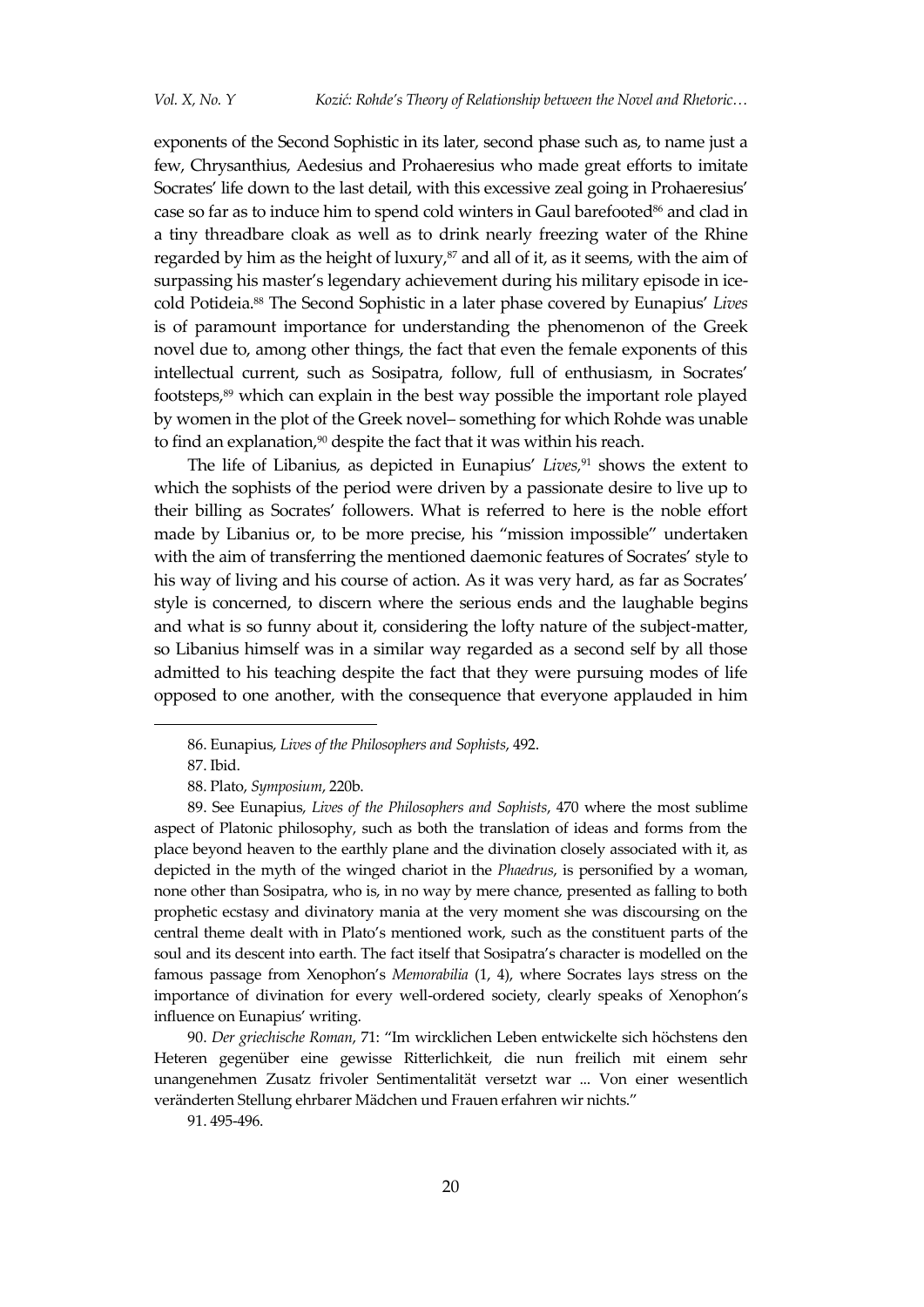qualities that were opposite. This can be explained by the fact that all possible temperaments were constantly alternating and complementing each other in Libanius' personality, including those contrasting with each other and mutually exclusive–in full accordance, one may say, with Socrates' ideal of classifying speeches and souls with the aim of adapting the former to the most diverse temperaments of the audience, as advocated for in the *Phaedrus* (271d-e).

### **A Short Synopsis of Rohde's Theses as Presented in the Mentioned Chapter and Seen through the Prism of the Newly Gained Results**

Due to the limited space, we focus our attention only on some of Rohde's particularly characteristic theses, as presented in the mentioned famous chapter, so as to highlight the deficiencies in their elaboration, and, by the same token, to point to the need for re-evaluating the entire corpus of post-classical Greek literature, all the more so, since the mentioned theses have done, as already seen, a great injustice to the Greek novel to degrade it to the level of barbarism, caricature<sup>92</sup> and, moreover, children's naïve fairy tales.

That something was wrong, as already implied above, with Rohde's theses is also shown by the fact that the Greek novel, contrary to what was thought, turned out to be a specific hymn to both Platonic philosophy and the legendary Socratic plasma–a fact which may urge the need to revise some of his famous theses, all the more so since they, erroneously considered undisputed, found their reflection in large-scale works on literary history, rhetorical prose and the novel as a genre, such as those of Albin Lesky,<sup>93</sup> Eduard Norden<sup>94</sup> and Michail Bachtin<sup>95</sup> respectively. Taking a retrospective look at Rohde's theses seems to be important for yet another reason, since by doing so a key principle of great relevance to modernday literary studies will be brought to light, along with a methodological imperative of great significance for future research on both the novel and the entire corpus of post-classical Greek literature. All the shortcomings of Rohde's theses were evident from the fact that he identified the new with the old sophistic, as a result of which low and selfish motives such as glory, splendid outward appearance and riches were regarded by him as the three mighty Sirens<sup>96</sup>

<sup>92.</sup> *Der griechische Roman*, 559:*"*Der ganze Roman (sc. that of Makrembolites) ist nichts als eine Karrikatur der Erzählung des Achilles Tatius."

<sup>93.</sup> *Geschichte der griechischen Literatur* (Bern und München: Francke Verlag, 19713).

<sup>94.</sup> See n. 3.

<sup>95.</sup> Michail Bachtin, "Epos e romanzo," in *Problemi di teoria del romanzo: metodologia letteraria e dialettica storica* (Torino: Einaudi, 1976).

<sup>96.</sup> *Der griechische Roman*, 316: "Kam nun zu der Gunst der Großen und der Bewunderung des Volkes noch die Lockung aüßerer Vorteile, welche dem berühmten Redner und Redelehrer auf das reichste zuströmten, so könnte man in dieser dreifachen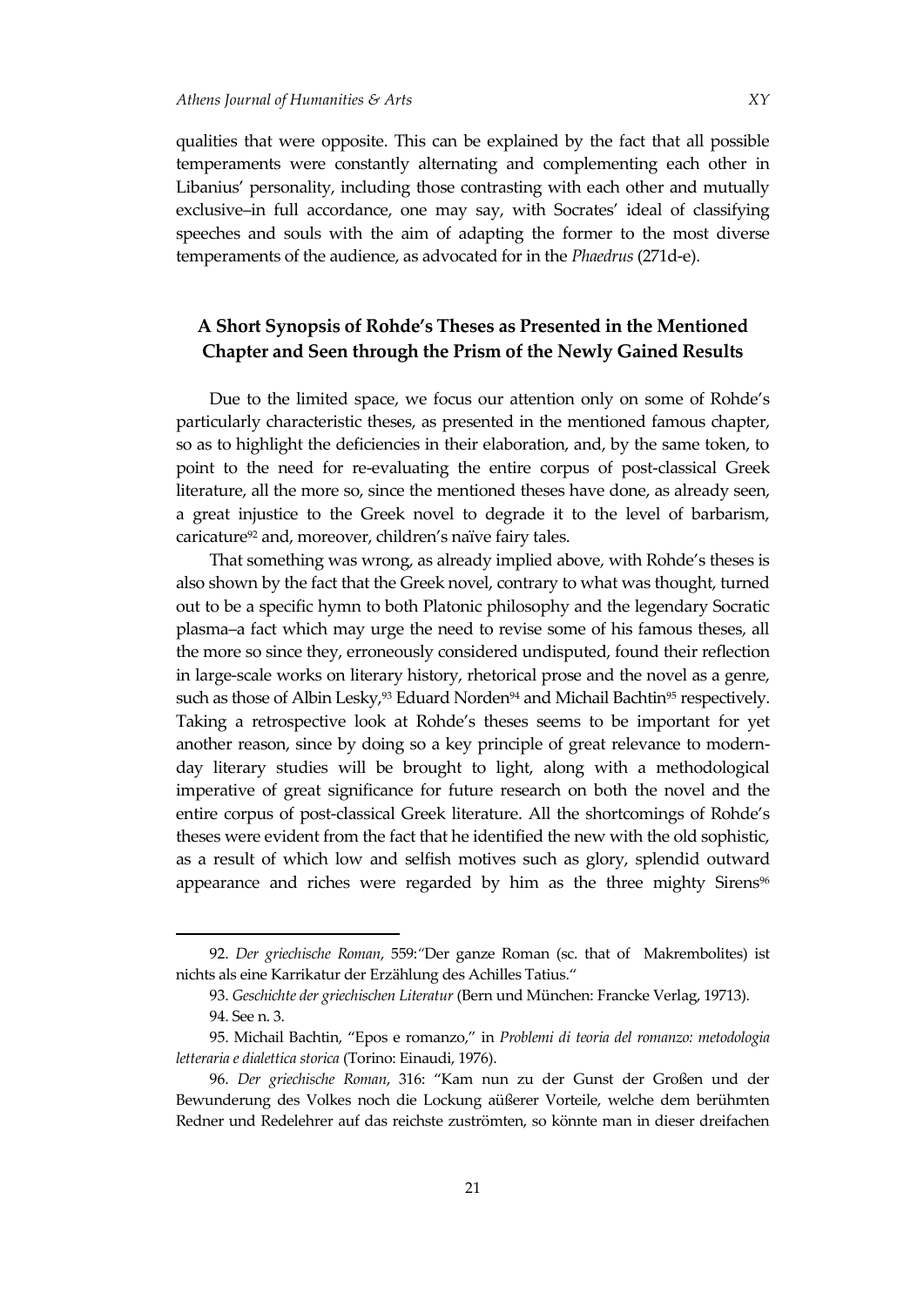-

exercising a decisive influence over both the world view and the literary activity of the leading exponents of the Second Sophistic, while, on the contrary, they were inspired by the lofty ideal of following in Socrates' footsteps and made great efforts to dance to the rhythms of corybantic élan<sup>97</sup> setting in motion his speeches in the *Phaedrus* so as to be able to revive in the best way possible his old plasma which they, following the example of Alcibiades in Plato's homonymous dialogue, regarded as a rapturous song of the Sirens. It is, therefore, not at all surprising that he characterized the rhetoric of the period as nothing other than "the Asiatic oratory known for its evil nature,"<sup>98</sup> with just the qualifier "Asiatic" being indicative of his disparaging attitude towards both the novel and the new rhetoric, in so far as it, instead of a geographic term, became an evaluation criterion now standing for literary creation of the worst possible kind, equated with the greatest possible evil and in other passages from his monograph characterized as "an eloquence bereft of emotions,"<sup>99</sup> "rhetorical emptiness"<sup>100</sup> as well as "immense vanity."<sup>101</sup> Rohde was, unfortunately, unaware of the far-reaching consequences of a negative kind that this thesis of his would necessarily have had if the question arose as to how it was at all possible for such evil to continue to exist for an entire millennium and

Macht des Ruhmes, des aüßeren Glanzes und des Reichtums in der Tat die drei Sirenen erkennen wollen, welche so viele Bewerber schmeichlerisch an sich zogen."

97. See Eunapius, *Lives of the Philosophers and Sophists*, 501-502 where we come across a very revealing metaphor of reasoning, or rather elaborating the concepts and arguments as a "dance unfolding in the soul," namely a metaphor used by the author to graphically illustrate the effects of Chrysanthius' speech which like the sweetest song insinuates itself into all men's ears so as to both find its echo in the souls of the entire audience and–in keeping with the ideal of the new rhetoric as advocated by Socrates in the *Phaedrus*–adapt to the most diverse temperaments. The whole passage can also be regarded as an echo of Plato's concept of the theater of the world as reflected in the *Laws*, where the very processions, sacrifices, songs and dances were pointed out as the most advisable way of acting for man, regarded as an ordinary marionette of a deity, to spend his life in peacetime as best as possible by playing at the noblest of pastimes, in the *Philebus* (50b) succinctly characterized as the tragedy and comedy of life. See also n. 34.

98*. Der griechische Roman*, 311: "Außer einer strengeren und nüchterneren Übung der Kunst ... gab es eine üppigere Weise, welche im Glanze eines barock überladenen und grellen Schmuckes der Rede sich gefiel, die unter dem Namen der asianischen übel bekannte Beredsamkeit."

99. Ibid, 348: "Freilich war diese Art empfindungsloser Schönrednerei die notwendige Frucht einer bis zur höchsten Stufe der technischen Entwicklung getriebenen Redekunst ..."

100. Ibid, 380: "Wir haben diese rhetorische Leere, der jeder Gegenstand lediglich zum Vorwand und Anlaß über rein formalen Kunstübung dienen muß, aus dem ganzen Wesen der Sophistik zu begreifen versucht; wir werden nicht erwarten, daß aus den erotischen Exerzitien dieser Wortkünstler eine tiefere Seelenerfahrung zu uns spreche."

101. Ibid, 341: "Voran steht eine, zuweilen ganz maßlose Eitelkeit. Diese war freilich ein natürlicher Ergebnis ihres, ganz auf die persönliche Virtuosität gestellten Berufes."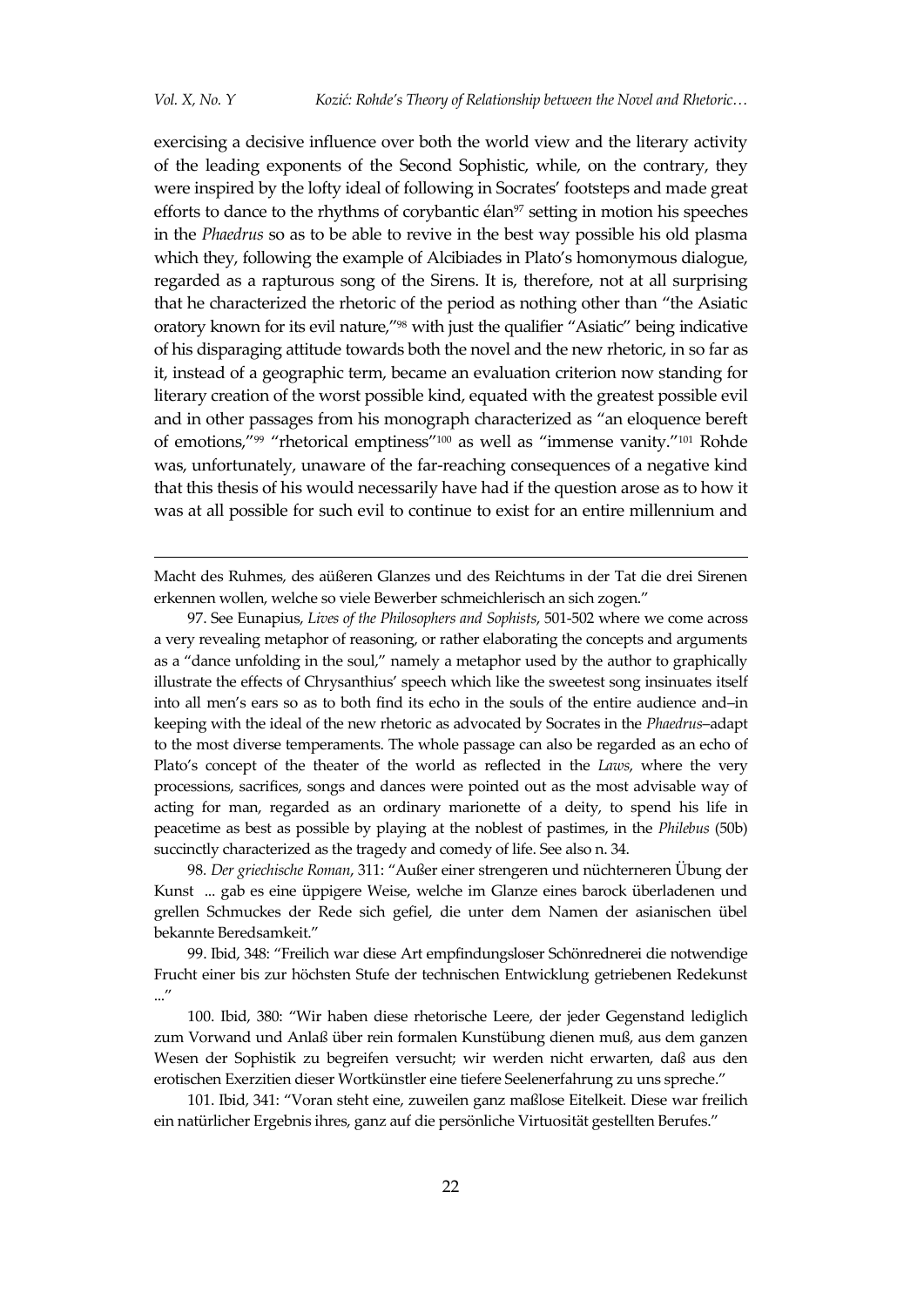yet experience a resplendent renaissance in an epoch as late as that of the Komnenoi.

#### **Conclusion: The Forthcoming Battle for Symbols**

Finally, it turned out that all the deficiencies in Rohde's attitudes towards the Greek novel resulted from the fact that his research on the theory of narrative, quite rightly deemed a strong starting point, was not brought to an end in so far as it was not extended to the Byzantine period, more precisely to both 11th century rhetoric and the work of one of its most prominent exponents, with the *subject-matter of poetry* appearing all of a sudden in his definition of the third type of narration, which, from a purely formal point of view, could explain why stylistic elements of poetry have been widely applied in the Greek novel's prose narrative. As a result, Rohde had no other choice but to postulate the omnipotence of rhetoric as expressed in its centripetal force strong enough, in his view, to "suck in" all other genres, including both poetry and philosophy itself, due to which he succumbed to the temptation of comparing the Greek novel to its 19th century counterpart with which it has little in common.

A satisfactory explanation regarding the nature of rhetoric erroneously thought to be barbarian in the period of the Second Sophistic could be found in Eunapius' *Lives* which Rohde, for the reason stated above, did not dare to take into account, which ultimately proved to be an utter failure. Only on the basis of evidence provided by Eunapius, the far-reaching conclusion of paramount importance for the poetics of the Greek novel could be drawn, pointing to the *Phaedrus* and Socrates' speeches in it with their astonishing *plasma* as a prime mover behind all the ideals from which the late Greek renaissance drew its inspiration, a *plasma* that could in the best way possible explain the process of blending and fusing together poetry, philosophy and rhetoric with the purpose of creating a unified, organic whole. As an additional remark, it should be noted that in Dio Chrysostom's short "essay" (or. 55) on Homer and Socrates the fusing of myth, history and fable was pointed out as an essential conceptual and stylistic feature of the mentioned authors–a fact which, apparently, speaks volumes about the true nature of both the Second Sophistic and the novel as a genre, with the fictional or rather realistic narrative in the latter thus ending up being nothing other than montage, as advocated for by Socrates in Xenophon's *Memorabilia*.

Thus, Rohde's controversial theses enabled us to draw three far-reaching conclusions on both the Greek novel and the entire corpus of post-classical Greek literature. First, we can rightly assume that the Greek novel still remains largely unread, and this is also true for the better part of post-classical Greek literature when it comes to an in-depth analysis of the texts. Second, the importance and relevance of the Greek novel to both the contemporary reading audience and the studies of modern literature is demonstrated by the fact that both the genre's plot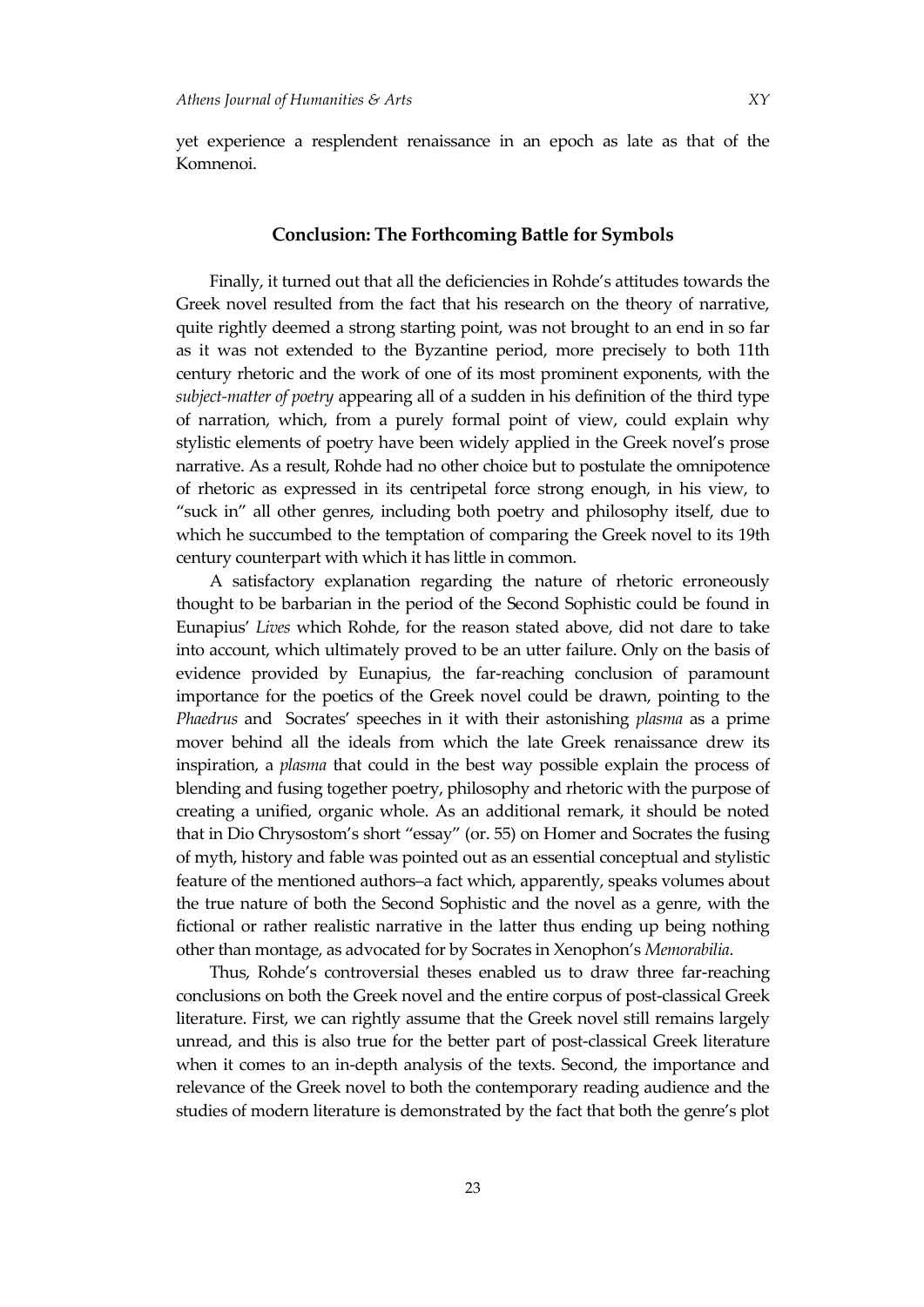and metaphors are laden with symbolism, as shown by particularly characteristic passages from the Byzantine novel, which gives rise to the assumption that a literary work bereft of a profound philosophical poetics is not worth much. Third, a major breakthrough in understanding the poetics of the Greek novel can only be achieved through an unrelenting battle for symbols.

Despite all that has been said about Rohde's theses, it would be wrong to conclude that his classical work is of little worth when it comes to inspiring further research efforts. As in the case of every major monograph, much of the book's significance lies in the fact that it raised the questions, such as those concerning the nature of the so-called erotic narrative (erotische Erzählung), the nature of sophistical rhetoric and the role played in the Greek novel by both Tyche and women, none of which was fully answered to this very day. It can therefore be argued that what Hans-Georg Beck said about Krumbacher's classical work has to be true for Rohde's celebrated monograph as well:

"Was immer methodisch und sachlich an diesem Buch veraltert sein mag, ohne es ein paarmal durchgelesen zu haben, sollte man bei byzantinischer Literatur nicht mitsprechen!<sup>102"</sup>

### Bibliography

- Anonymus. *Rhetorica ad Herennium*. Edited and Translated by Harry Caplan. Cambridge Massachusetts: Harvard University Press, 1976.
- Aristotle. *Art of Rhetoric*. Edited and Translated by John Henry Freeze. Cambridge Massachusetts: Harvard University Press, 1926.
- Bachtin, Michail. "Epos e romanzo." (Epos and Novel.) In *Problemi di teoria del romanzo: Metodologia letteraria e dialettica storica.* Torino: Einaudi, 1976.
- Barwick, Karl. "Die Gliederung der Narratio in der rhetorischen Theorie und ihre Bedeutung für die Geschichte des antiken Romans." (Subdivision of the Narrative in the Rhetorical Theory and its Importance for the History of the Ancient Novel.) *Hermes* 63 (1928): 261-287.
- Beck, Hans-Georg. *Das byzantinische Jahrtausend*. (The Byzantine Millennium.) München: Beck'sche Verlagsbuchhandlung, 1994.
- Buddensieck, Friedemann. "Eudaimonie/Glückseligkeit." (Eudaimonia/Blissfulness.) In *Platon-Lexikon*: *Begriffswörterbuch zu Platon und der platonischen Tradition*, herausgegeben von Christian Schäfer. Darmstadt: Wissenschaftliche Buchgesellschaft, 2007.
- Cicero. *On Invention*. Edited and Translated by H. M. Hubbell. Cambridge Massachusetts: Harvard University Press, 1949.
- Chrysostom, Dio. *The Fifty-Fifth Discourse: On Homer and Socrates*. Edited and Translated by H. Lamar Crosby. Cambridge Massachusetts: Harvard University Press, 1946.
- Curtius, Ernst Robert. *Europäische Literatur und lateinisches Mittelalter.* (European Literature and the Latin Middle Ages.) Bern: Francke Verlag, 1961.

<sup>102.</sup> Hans-Georg Beck, *Das byzantinische Jahrtausend* (München: Beck'sche Verlagsbuchhandlung, 19942), 350.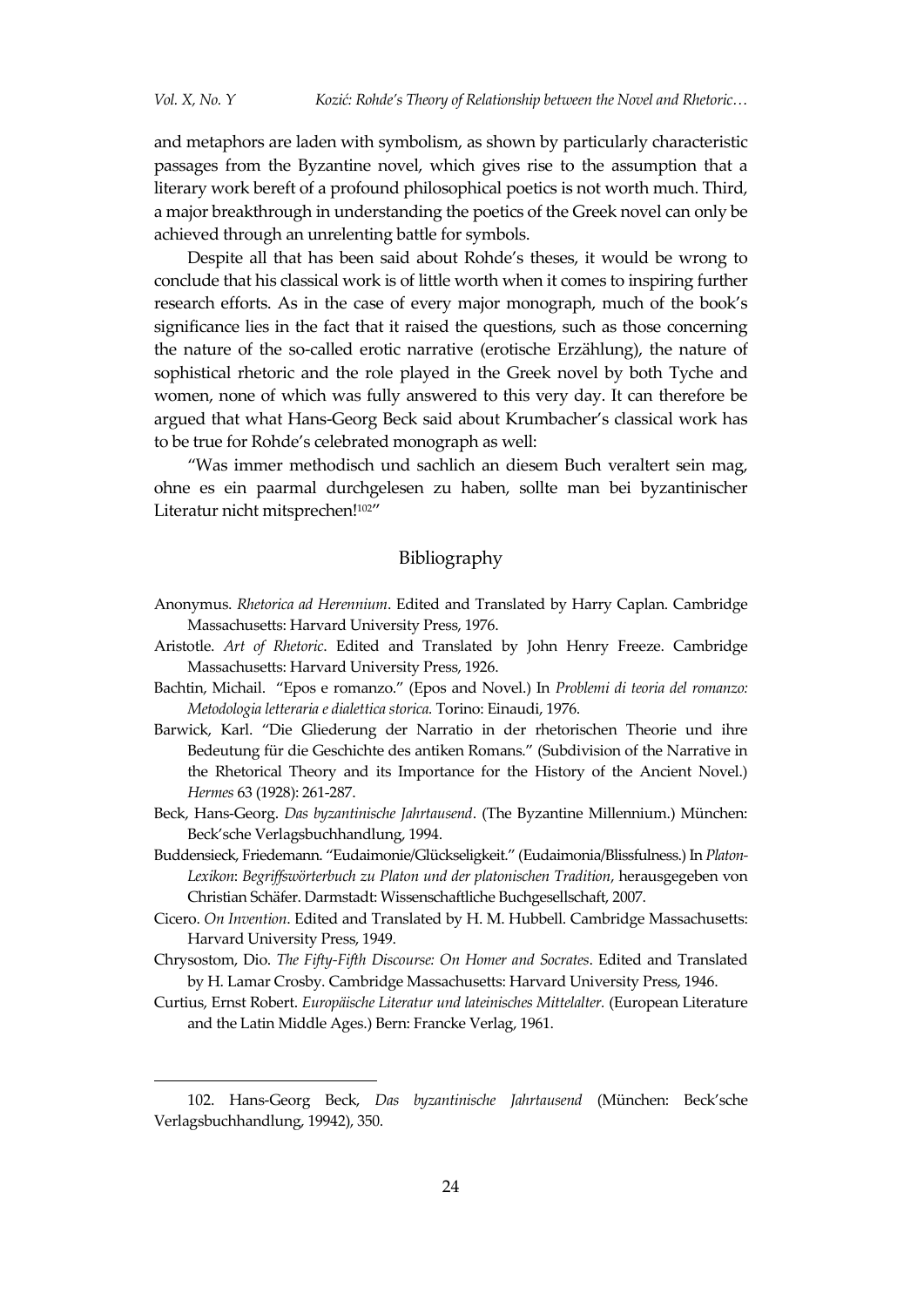- Doxapatres, Ioannes. "Homeliae in Aphthonium." In Walz *Rhetores Graeci*, volume 2. Tübingen: J. G. Cottae, 1834.
- Eunapius. *Lives of the Philosophers and Sophists.* Edited and Translated by Wilmer C. Wright. Cambridge Massachusetts: Harvard University Press, 1921.
- Giangrande, Giuseppe. "On the Origins of the Greek Romance: The Birth of a Literary Form." *Eranos* 60 (1962): 132-159.
- Homer*. Odyssey*. Edited and Translated by A. T. Murray. (Revised by George E. Dimock.) Cambridge Massachusetts: Harvard University Press, 1998.
- Homer*. Iliad*. Edited and Translated by A. T. Murray. (Revised by W. F. Wyatt.) Cambridge Massachusetts: Harvard University Press, 2003.
- Kozić, Ranko. "Dr©ma, pl£sma e màqoj nei romanzi di Achille Tazio e del Macrembolita e i fondamenti filosofici del genere." (Drama, Plasma and Mythos in Tatius and Makrembolites' Novel and the Philosohhical Foundation of the Genre.) *Classica et Christiana* 11 (2016): 123-178.
- \_\_\_\_. "Die Gattungsbezeichnung *drama* und der Symbolismus in Makrembolites' Roman" (Drama as a Genre-Designation and the Symbolism in Makrembolites' Novel.) *Classica et Christiana* 13 (2018): 63-148.
- Lesky, Albin. *Geschichte der griechischen Literatur.* (A History of Greek Literature.) Bern und München: Francke Verlag, 1971.
- Lewis Charlton-Short, Charles. *A Latin Dictionary.* Oxford: Clarendon Press, 1879.
- Lucian. *The Hall.* Edited and Translated by A. M. Harmon. Cambridge Massachusetts: Harvard University Press, 1913.
- \_\_\_\_. *Charon or the Inspectors.* Edited and Translated by A. M. Harmon. Cambridge Massachusetts: Harvard University Press, 1915.
- \_\_\_\_. *The Dead Come to Life or the Fisherman.* Edited and Translated by A. M. Harmon. Cambridge Massachusetts: Harvard University Press, 1921.
- \_\_\_\_. *Essays in Portraiture.* Edited and Translated by A. M. Harmon. Cambridge Massachusetts: Harvard University Press, 1925.
- \_\_\_\_. *Essays in Portraiture Defended.* Edited and Translated by A. M. Harmon. Cambridge Massachusetts: Harvard University Press, 1925.
- \_\_\_\_. *The Syrian Goddess.* Edited and Translated by A. M. Harmon. Cambridge Massachusetts: Harvard University Press, 1925.
- \_\_\_\_. *The Dance*. Edited and Translated by A. M. Harmon. Cambridge Massachusetts: Harvard University Press, 1936.
- \_\_\_\_. *Lexiphanes.* Edited and Translated by A. M. Harmon. Cambridge Massachusetts: Harvard University Press, 1936.
- \_\_\_\_. *Herodotus or Aëtion*. Edited and Translated by K. Kilburn. Cambridge Massachusetts: Harvard University Press, 1959.
- \_\_\_\_. *Hermotimus or Concerning the Sects*. Edited and Translated by K. Kilburn. Cambridge Massachusetts: Harvard University Press, 1959.
- \_\_\_\_. *To One Who Said* '*You're a Prometheus in Words'.* Edited and Translated by K. Kilburn. Cambridge Massachusetts: Harvard University Press, 1959.
- \_\_\_\_. *In Praise of Demosthenes.* Edited and Translated by M. D. Macleod. Cambridge Massachusetts: Harvard University Press, 1967.
- Macrembolites, Eustathius. *De Hysmines et Hysminiae amoribus*. Edidit Miroslav Marcovich. Monachii et Lipsiae: In aedibus K. G. Saur (De Gruyter: Teubner), MMI.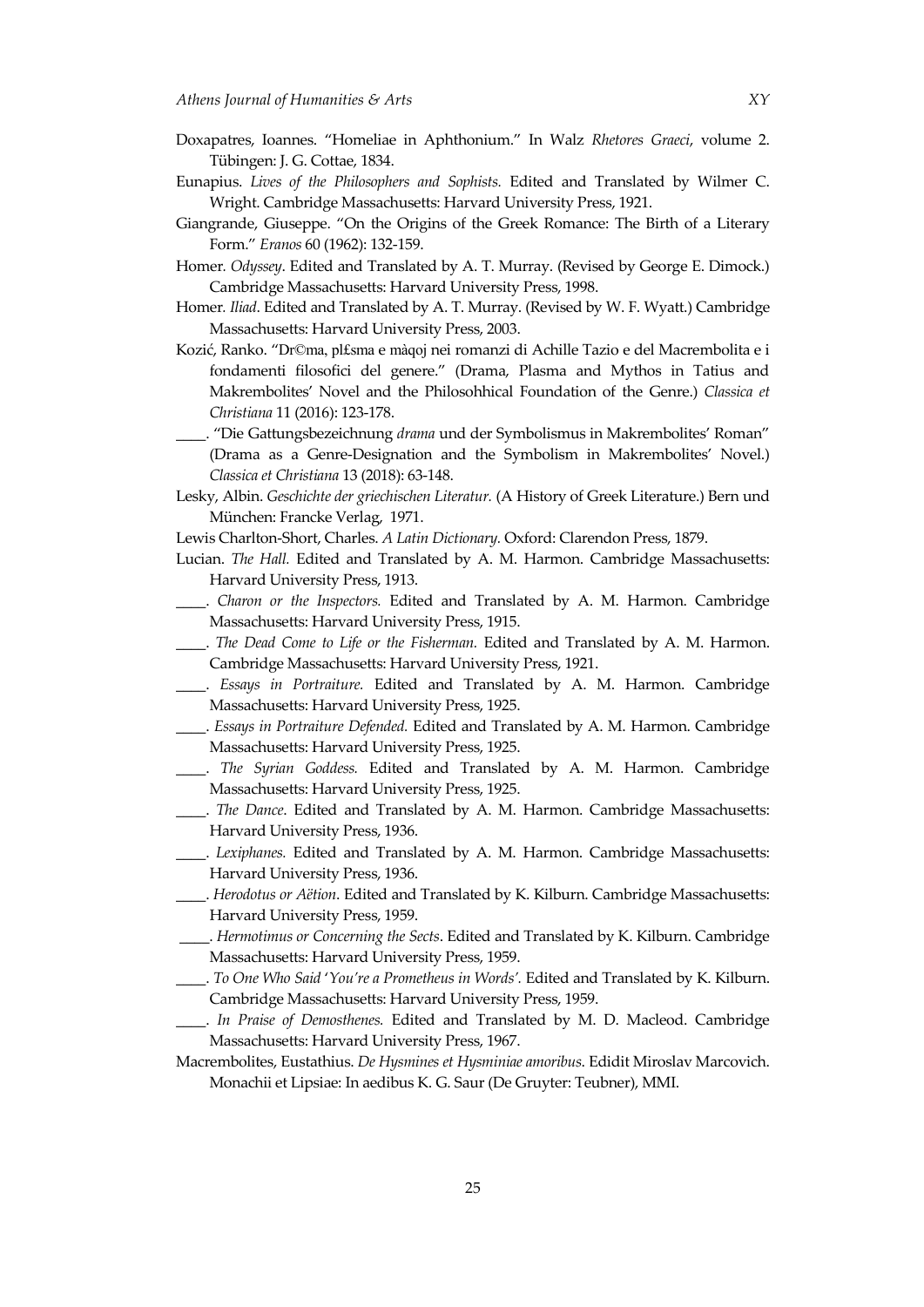- Müller, Carl Werner. "Chariton von Aphrodisias und die Theorie des Romans in der Antike," (Chariton of Aphrodisias and the Theory of the Novel in Antiquity.) *Antike und Abendland* 22 (1976): 115-136.
- Norden, Eduard. *Die antike Kunstprosa*, *von VI. Jahrhundert v. Chr. bis in die Zeit der Renaissance.* (The Ancient Literary Prose from 6th Century BC to the Renaissance Period.) Stuttgart und Leipzig: Teubner, 1915.
- Philostratus. *Lives of the Sophists.* Edited and Translated by Wilmer C. Wright. Cambridge Massachusetts: Harvard University Press, 1921.
- \_\_\_\_. *Imagines.* In Philostratos, *Die Bilder*. Edited, Translated and Explained by Otto Schönberger. München: Heimeran Verlag, 1968 (Sammlung Tusculum).
- Plato. *Alcibiades*. In *Platon Werke in acht Bänden*, edited by Gunther Eigler, erster Band. Darmstadt: Wissenschaftliche Buchgesellschaft, 2005.
- \_\_\_\_. *Ion*. In *Platon Werke in acht Bänden*, edited by Gunther Eigler, erster Band. Darmstadt: Wissenschaftliche Buchgesellschaft, 2005.
- \_\_\_\_. *Hippias II*. In *Platon Werke in acht Bänden*, edited by Gunther Eigler, erster Band. Darmstadt: Wissenschaftliche Buchgesellschaft, 2005.
- \_\_\_\_. *Hippias I*. In *Platon Werke in acht Bänden*, edited by Gunther Eigler, erster Band. Darmstadt: Wissenschaftliche Buchgesellschaft, 2005.
- \_\_\_\_. *Laches*. In *Platon Werke in acht Bänden*, edited by Gunther Eigler, erster Band. Darmstadt: Wissenschaftliche Buchgesellschaft, 2005.
- \_\_\_\_. *Lysis*. In *Platon Werke in acht Bänden*, edited by Gunther Eigler, erster Band. Darmstadt: Wissenschaftliche Buchgesellschaft, 2005.
- \_\_\_\_. *Gesetze* (The Laws.) In *Platon Werke in acht Bänden*, edited by Gunther Eigler, achter Band. Darmstadt: Wissenschaftliche Buchgesellschaft, 2005.

\_\_\_\_. *Phaidon.* In *Platon Werke in acht Bänden*, edited by Gunther Eigler, dritter Band. Darmstadt: Wissenschaftliche Buchgesellschaft, 2005.

- \_\_\_\_. *Symposion*. In *Platon Werke in acht Bänden*, edited by Gunther Eigler, dritter Band. Darmstadt: Wissenschaftliche Buchgesellschaft, 2005.
- \_\_\_\_. *Der Staat* (The Republic.) In *Platon Werke in acht Bänden*, edited by Gunther Eigler, vierter Band. Darmstadt: Wissenschaftliche Buchgesellschaft, 2005.
- \_\_\_\_. *Phaidrus*. In *Platon Werke in acht Bänden*, edited by Gunther Eigler, fünfter Band. Darmstadt: Wissenschaftliche Buchgesellschaft, 2005.
- \_\_\_\_. *Philebus*. In *Platon Werke in acht Bänden*, edited by Gunther Eigler, siebter Band. Darmstadt: Wissenschaftliche Buchgesellschaft, 2005.
- Prodromo, Teodoro. *Rodante e Dosicle*. In *Il romanzo bizantino del XII secolo.* (Twelfth Century Byzantine Novel.) Edited and Translated by Fabrizio Conca. Torino: Unione Tipografico-Editrice Torinese, 1994.
- Reale, Giovanni. *Platone.* Simposio*: prefazione, saggio introduttivo, traduzione, note e apparati.*  Milano: Bompiani, 2000.
- \_\_\_\_. *Platone.* Fedro*: prefazione, saggio introduttivo, traduzione, note e apparati.* Milano: Bompiani, 2002.
- Rohde, Erwin. *Der griechische Roman und seine Vorläufer.* (The Greek Novel and its Forerunners.) Leipzig: Breitkopf und Härtel,1914.
- Rostagni, Augusto. *Aristotele e l'aristotelismo nella storia dell'estetica antica*: *origini, significato e svolgimento della* Poetica (Aristotle and Aristotelianism in the History of Ancient Aesthetics: Origins, Significance and Elaboration of the *Poetics*.) Torino: Bottega d'Erasmo, 1955.